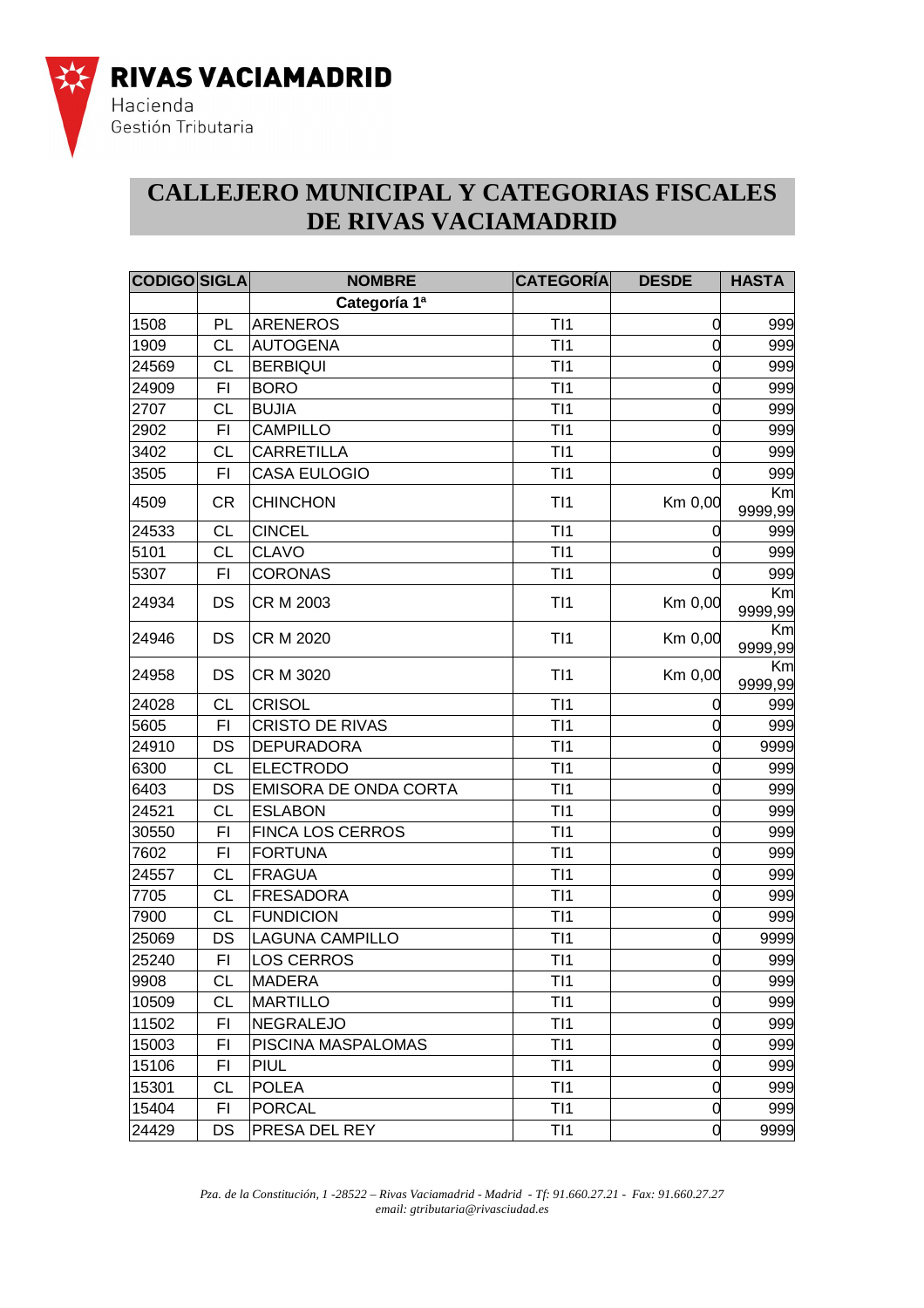

| 16500 | <b>VP</b> | RIVAS JARAMA                  | T <sub>11</sub> | 0              | 999           |
|-------|-----------|-------------------------------|-----------------|----------------|---------------|
| 17103 | FI        | <b>SALMEDINA</b>              | TI1             |                | 999           |
| 17206 | <b>CR</b> | SAN FERNANDO A MEJORADA       | T <sub>11</sub> | Km 0,00        | Km<br>9999,99 |
| 21404 | FI        | <b>SOTO GRILLO</b>            | TI1             |                | 999           |
| 21507 | FI        | <b>SOTO JUNTAS</b>            | TI1             |                | 999           |
| 31280 | DS        | <b>SOTO RINCON</b>            | T11             | 0              | 9999          |
| 24454 | AV        | <b>TECNICA DE LA</b>          | TI1             |                | 999           |
| 22305 | <b>CL</b> | <b>TORNILLO</b>               | T11             | 0              | 999           |
| 22408 | CL        | <b>TORNO</b>                  | T11             |                | 999           |
| 22500 | <b>CL</b> | <b>TUERCA</b>                 | TI1             | 0              | 999           |
| 24508 | CL        | <b>TURBINA</b>                | T11             |                | 999           |
| 22603 | FI        | VACIAMADRID                   | T11             |                | 999           |
| 24880 | <b>CR</b> | VALDEMINGOMEZ                 | T11             | Km 0,00        | Km<br>9999,99 |
| 22901 | CR        | <b>VALENCIA</b>               | T <sub>11</sub> | Km 0,00        | Km<br>9999,99 |
| 24430 | <b>CR</b> | VICALVARO A MEJORADA          | T11             | Km 0,00        | Km<br>9999,99 |
| 24545 | <b>CL</b> | <b>YUNQUE</b>                 | T11             |                | 999           |
|       |           | Categoría 2ª                  | 0               |                |               |
| 1004  | <b>CL</b> | <b>ALOE</b>                   | TI2             | 14             | 14            |
| 1703  | <b>CL</b> | <b>ASTROS</b>                 | TI2             | 0              | 0             |
| 4601  | PS        | <b>CHOPERA</b>                | TI2             |                | 9             |
| 5400  | AV        | <b>COVIBAR</b>                | TI2             | 8              | 10            |
| 30460 | CL        | DE LA VID                     | TI2             | 0              |               |
| 30220 | СL        | <b>JOSE SARAMAGO</b>          | TI2             |                |               |
| 25203 | CL        | <b>LAGO GARDA</b>             | TI2             |                |               |
| 24030 | AV        | <b>LEVANTE</b>                | TI2             | 126            | 126           |
| 24600 | PS        | PROVINCIAS DE LAS             | TI2             | 3              |               |
|       |           | Categoría 3ª                  |                 |                |               |
| 30750 | AV        | 1º DE MAYO                    | TI3             | 0              | 9999          |
| 30000 | CL        | <b>ABEDUL</b>                 | TI3             | 0              | 999           |
| 30520 | CL        | <b>ABETO</b>                  | TI3             | $\overline{0}$ | 999           |
| 31310 | CL        | <b>ABOGADOS DE ATOCHA</b>     | TI3             | 0              | 9999          |
| 103   | <b>CL</b> | <b>ACACIAS</b>                | TI3             | 0              | 999           |
| 206   | СL        | <b>ACEBO</b>                  | TI3             | $\mathbf 0$    | 999           |
| 31320 | CL        | <b>ADOLFO MARSILLACH</b>      | TI3             | 0              | 9999          |
| 32432 | CL        | <b>ADOLFO SUAREZ</b>          | TI3             | 0              | 999           |
| 309   | CL        | <b>ADONIS</b>                 | TI3             | 0              | 999           |
| 401   | CL        | <b>AFRODITA</b>               | TI3             | 0              | 999           |
| 32433 | CL        | <b>AGATHA CHRISTIE</b>        | TI3             | 0              | 999           |
| 32434 | СL        | <b>AGUSTIN SANCHEZ MILLAN</b> | TI3             | 0              | 999           |
| 504   | СL        | AIGÜES TORTES                 | TI3             | 0              | 999           |
| 607   | СL        | <b>ALAMOS</b>                 | TI3             | 0              | 999           |
| 31330 | CL        | ALBERT BOADELLA               | TI3             | 0              | 9999          |
| 802   | СL        | <b>ALEGRIA</b>                | TI3             | 0              | 999           |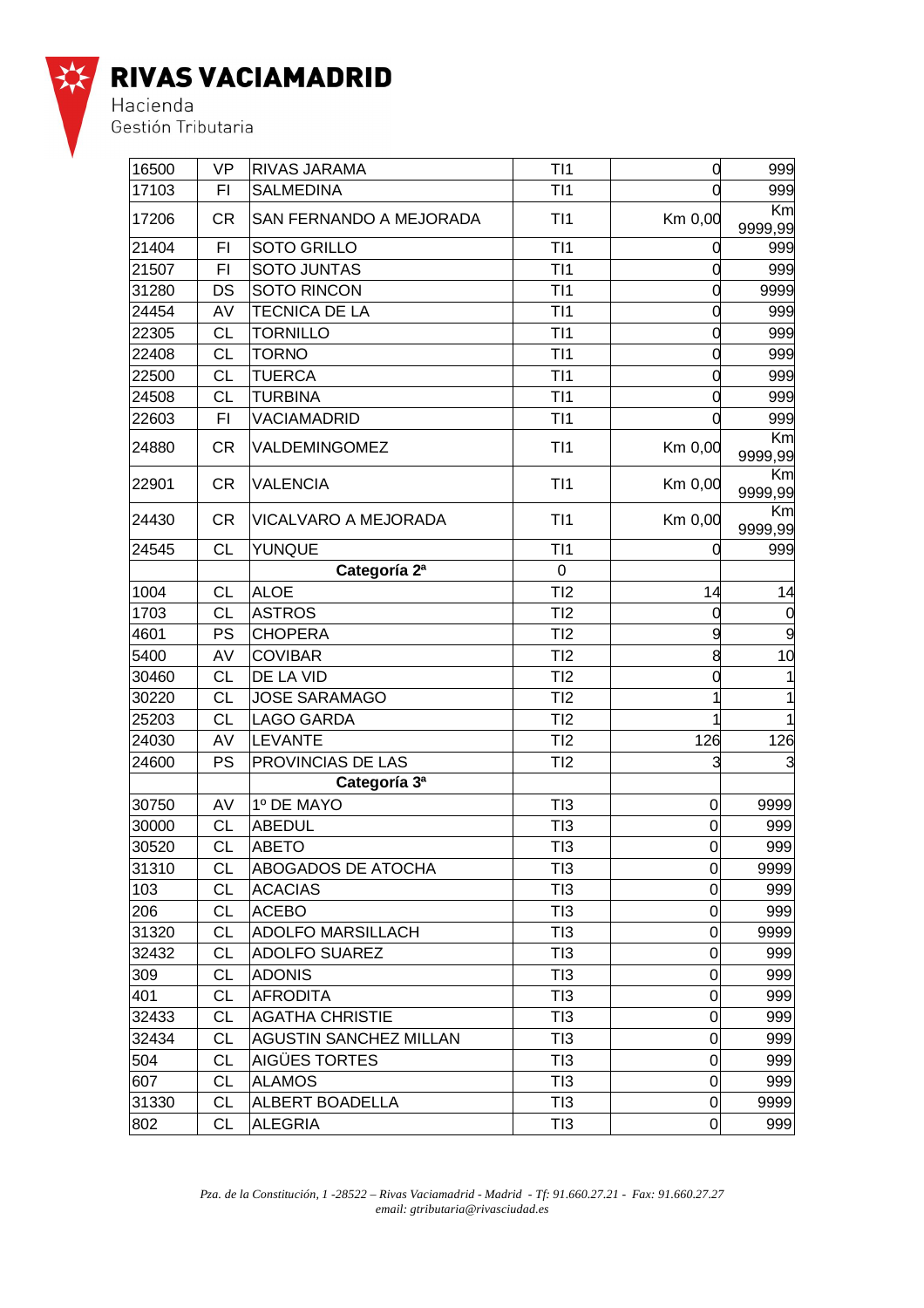

| 32351 | <b>PZ</b> | ALEJANDRO GARCÍA ESCUDERO | TI3 | $\mathbf 0$      | 999  |
|-------|-----------|---------------------------|-----|------------------|------|
| 24170 | СL        | <b>ALEMANIA</b>           | TI3 | $\Omega$         | 999  |
| 24594 | <b>CL</b> | <b>ALICANTE</b>           | TI3 | $\overline{0}$   | 999  |
| 905   | AV        | <b>ALMENDROS</b>          | TI3 | 0                | 999  |
| 25021 | PS        | <b>ALMENDROS</b>          | TI3 | 0                | 999  |
| 24831 | <b>CL</b> | <b>ALMERIA</b>            | TI3 | 0                | 999  |
| 31070 | СL        | <b>ALMUDENA GRANDES</b>   | TI3 | 0                | 9999 |
| 1004  | СL        | <b>ALOE</b>               | TI3 | $\mathbf 0$      | 13   |
| 1004  | <b>CL</b> | <b>ALOE</b>               | TI3 | 15               | 999  |
| 32435 | СL        | <b>AMANECER</b>           | TI3 | $\overline{0}$   | 999  |
| 30010 | <b>CL</b> | <b>AMAPOLA</b>            | TI3 | 0                | 9999 |
| 31140 | СL        | ANA MARIA MATUTE          | TI3 | 0                | 9999 |
| 31340 | <b>CL</b> | <b>ANA MARISCAL</b>       | TI3 | 0                | 9999 |
| 31830 | CL        | ANACLETO AGENTE SECRETO   | TI3 | 0                | 9999 |
| 1107  | <b>PZ</b> | <b>ANDALUCIA</b>          | TI3 | 0                | 999  |
| 30960 | СL        | ANGEL GONZALEZ            | TI3 | 0                | 9999 |
| 31350 | AV        | ANGEL SAAVEDRA            | TI3 | $\overline{0}$   | 9999 |
| 30910 | СL        | <b>ANTONIO GAUDI</b>      | TI3 | 0                | 9999 |
| 30890 | СL        | <b>ANTONIO LOPEZ</b>      | TI3 | 0                | 9999 |
| 1200  | <b>PZ</b> | <b>ANTONIO MACHADO</b>    | TI3 | 0                | 999  |
| 31360 | CL        | ANTONIO MUÑOZ MOLINA      | TI3 | 0                | 9999 |
| 1302  | CL        | <b>APOLO</b>              | TI3 | 0                | 999  |
| 1405  | <b>PZ</b> | <b>ARAGON</b>             | TI3 | 0                | 999  |
| 30020 | <b>PZ</b> | <b>ARANDANO</b>           | TI3 | $\overline{0}$   | 999  |
| 32437 | <b>CL</b> | <b>ARISTOTELES</b>        | TI3 | $\mathbf 0$      | 999  |
| 5800  | AV        | ARMANDO RODRÍGUEZ VALLINA | TI3 | 0                | 999  |
| 1600  | <b>CL</b> | <b>ARTE</b>               | TI3 | 0                | 999  |
| 31840 | <b>CL</b> | <b>ASTERIX</b>            | TI3 | 0                | 9999 |
| 1703  | <b>CL</b> | <b>ASTROS</b>             | TI3 | 0                | 9999 |
| 1806  | <b>PZ</b> | <b>ASTURIAS</b>           | TI3 | 0                | 999  |
| 30810 | СL        | <b>AURELIO MOYA</b>       | TI3 | 0                | 9999 |
| 24132 | <b>CL</b> | <b>AUSTRIA</b>            | TI3 | 0                | 999  |
| 30040 | CL        | <b>AVELLANO</b>           | TI3 | $\Omega$         | 999  |
| 24752 | CL        | <b>AVILA</b>              | TI3 | $\mathbf 0$      | 999  |
| 2100  | СL        | <b>AZAHAR</b>             | TI3 | 0                | 999  |
| 30050 | <b>CL</b> | <b>AZALEA</b>             | TI3 | $\mathbf 0$      | 999  |
| 24570 | СL        | <b>BARCELONA</b>          | TI3 | 0                | 999  |
| 32438 | <b>CL</b> | <b>BEGUINAS</b>           | TI3 | $\mathbf 0$      | 999  |
| 30060 | <b>PZ</b> | <b>BELEÑO</b>             | TI3 | $\mathbf 0$      | 999  |
| 24120 | <b>CL</b> | <b>BELGICA</b>            | TI3 | 0                | 999  |
| 31370 | <b>CL</b> | <b>BERNARDO ATXAGA</b>    | TI3 | 0                | 9999 |
| 24636 | <b>CL</b> | <b>BILBAO</b>             | TI3 | $\boldsymbol{0}$ | 999  |
| 32439 | <b>CL</b> | <b>BIODIVERSIDAD</b>      | TI3 | $\mathsf 0$      | 999  |
| 2203  | PZ        | <b>BLAS DE OTERO</b>      | TI3 | 0                | 999  |
| 2306  | PZ        | <b>BLIMEA</b>             | TI3 | $\mathbf 0$      | 999  |
| 2409  | <b>CL</b> | <b>BOHEMIOS</b>           | TI3 | $\mathsf 0$      | 999  |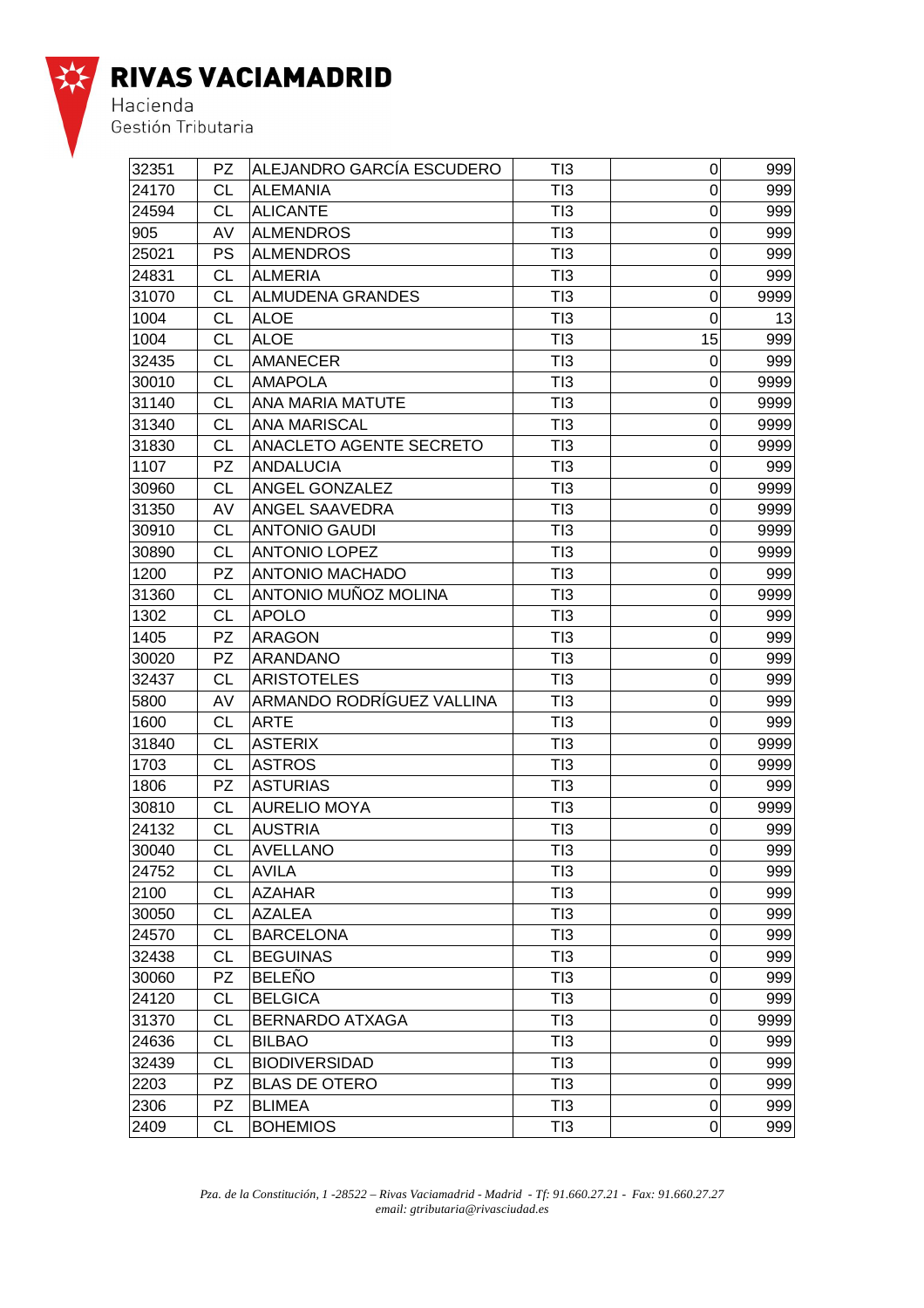

| 2501  | СL        | <b>BORAS</b>                    | TI3             | 0              | 999  |
|-------|-----------|---------------------------------|-----------------|----------------|------|
| 2604  | <b>CL</b> | <b>BOROS</b>                    | TI3             | $\overline{0}$ | 999  |
| 32440 | СL        | <b>BRIGADAS INTERNACIONALES</b> | TI3             | 0              | 999  |
| 24703 | СL        | <b>CACERES</b>                  | TI3             | 0              | 999  |
| 2800  | <b>CL</b> | <b>CACTUS</b>                   | TI3             | 0              | 999  |
| 24843 | <b>CL</b> | CADIZ                           | TI3             | $\mathbf 0$    | 999  |
| 30070 | <b>CL</b> | <b>CAMELIA</b>                  | TI3             | $\mathbf 0$    | 999  |
| 25136 | AV        | CAMPILLO DE SAN ISIDRO          | TI3             | 0              | 999  |
| 3001  | <b>PZ</b> | <b>CANARIAS</b>                 | TI3             | $\overline{0}$ | 999  |
| 30080 | <b>PZ</b> | <b>CANELA</b>                   | TI3             | $\mathbf 0$    | 999  |
| 3300  | СL        | CAÑADAS                         | TI3             | 0              | 999  |
| 30090 | PS        | <b>CAPA NEGRA</b>               | TI3             | 0              | 999  |
| 31850 | <b>CL</b> | <b>CAPITAN TRUENO</b>           | TI3             | 0              | 9999 |
| 31090 | СL        | CARLOS BOUSOÑO                  | TI3             | $\mathbf 0$    | 9999 |
| 32500 | СL        | <b>CARMEN AMAYA</b>             | TI3             | 0              | 999  |
| 31390 | СL        | <b>CARMEN LAFORET</b>           | TI3             | $\overline{0}$ | 9999 |
| 31040 | СL        | <b>CARMEN MARTIN GAITE</b>      | TI3             | $\mathbf 0$    | 9999 |
| 31400 | СL        | <b>CARMEN MAURA</b>             | TI3             | 0              | 9999 |
| 31410 | СL        | <b>CARMEN POSADAS</b>           | TI3             | 0              | 9999 |
| 31420 | СL        | <b>CARMEN SARMIENTO</b>         | TI3             | $\mathbf 0$    | 9999 |
| 31860 | СL        | <b>CARPANTA</b>                 | TI3             | $\overline{0}$ | 9999 |
| 3608  | СL        | <b>CASAS BLANCAS</b>            | TI3             | 0              | 999  |
| 3700  | СL        | <b>CASAS ROMANAS</b>            | TI3             | $\mathbf 0$    | 999  |
| 3803  | СL        | CASTAÑOS                        | TI3             | $\overline{0}$ | 999  |
| 3906  | <b>PZ</b> | <b>CASTILLA LA MANCHA</b>       | TI3             | $\mathbf 0$    | 999  |
| 4005  | <b>PZ</b> | <b>CASTILLA LEON</b>            | TI3             | 0              | 999  |
| 30780 | СL        | <b>CATALINA SAN MARTIN</b>      | TI3             | 0              | 9999 |
| 4108  | <b>CL</b> | <b>CATALPAS</b>                 | TI3             | $\mathbf 0$    | 999  |
| 4200  | PZ        | CATALUÑA                        | TI3             | 0              | 999  |
| 4303  | <b>CL</b> | <b>CAZORLA</b>                  | TI3             | 0              | 999  |
| 30100 | СL        | <b>CEREZO</b>                   | TI3             | $\mathbf 0$    | 999  |
| 24995 | PJ        | <b>CERRO DEL TELEGRAFO</b>      | TI3             | 0              | 999  |
| 30110 | AV        | <b>CERRO DEL TELEGRAFO</b>      | T <sub>13</sub> | $\pmb{0}$      | 999  |
| 30120 | CL        | <b>CÉSAR MANRIQUE</b>           | TI3             | 0              | 999  |
| 4704  | PZ.       | <b>CIGUEÑA</b>                  | TI3             | $\mathbf 0$    | 999  |
| 4807  | CL        | <b>CIJARA</b>                   | TI3             | 0              | 999  |
| 30130 | <b>CL</b> | <b>CIPRES</b>                   | TI3             | 0              | 999  |
| 4900  | <b>CL</b> | <b>CISNE</b>                    | TI3             | $\pmb{0}$      | 999  |
| 32441 | <b>CL</b> | <b>CLARA CAMPOAMOR</b>          | TI3             | 0              | 999  |
| 31100 | <b>CL</b> | <b>CLARA SANCHEZ</b>            | TI3             | 0              | 9999 |
| 5009  | <b>CL</b> | <b>CLAVEL</b>                   | TI3             | $\mathbf 0$    | 999  |
| 5204  | <b>CL</b> | <b>COLIBRI</b>                  | TI3             | $\mathsf 0$    | 999  |
| 32442 | СL        | <b>CONCHA PIQUER</b>            | TI3             | 0              | 999  |
| 24879 | CL        | <b>CORDOBA</b>                  | TI3             | 0              | 999  |
| 24661 | <b>CL</b> | <b>CORUÑA</b>                   | TI3             | $\mathbf 0$    | 999  |
| 5400  | AV        | <b>COVIBAR</b>                  | TI3             | 11             | 999  |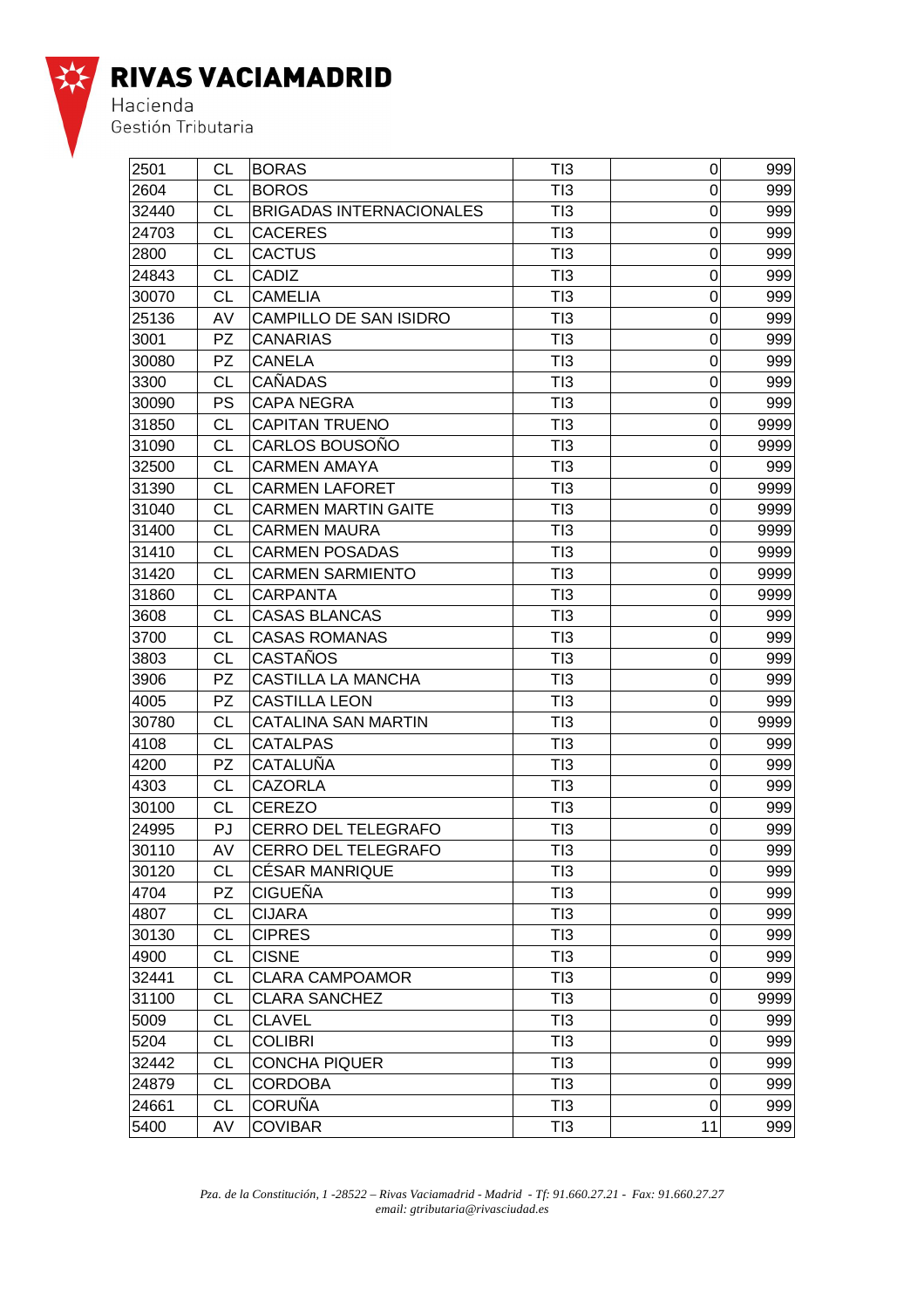

| 5400  | AV        | <b>COVIBAR</b>               | TI3 | $\mathbf 0$      | $\overline{7}$ |
|-------|-----------|------------------------------|-----|------------------|----------------|
| 30840 | СL        | <b>CRISTINA IGLESIAS</b>     | TI3 | 0                | 9999           |
| 24715 | <b>CL</b> | <b>CUENCA</b>                | TI3 | $\overline{0}$   | 999            |
| 5708  | <b>CL</b> | <b>CULTURA</b>               | TI3 | $\overline{0}$   | 999            |
| 4601  | PS        | <b>CHOPERA</b>               | TI3 | 10               | 999            |
| 4601  | PS        | <b>CHOPERA</b>               | TI3 | 0                | 8              |
| 30140 | <b>CL</b> | <b>DALIA</b>                 | TI3 | $\mathbf 0$      | 999            |
| 31150 | CL        | DAMASO ALONSO                | TI3 | $\overline{0}$   | 9999           |
| 30030 | PS        | DE LA ARBOLEDA               | TI3 | 0                | 999            |
| 32444 | CL        | DE LA DEMOCRACIA             | TI3 | $\mathbf 0$      | 999            |
| 30300 | <b>PZ</b> | DE LA MENTA                  | TI3 | $\overline{0}$   | 999            |
| 31290 | <b>CM</b> | DE LA PARTIJA                | TI3 | $\mathbf 0$      | 9999           |
| 32431 | TR        | DE LAS ACACIAS               | TI3 | 0                | 999            |
| 25045 | AV        | DE LAS NACIONES              | TI3 | $\mathbf 0$      | 999            |
| 32443 | <b>CL</b> | <b>DEBORA ARANGO</b>         | TI3 | $\mathbf 0$      | 999            |
| 32436 | AV        | <b>DEL ARCO IRIS</b>         | TI3 | 0                | 999            |
| 30320 | <b>PZ</b> | <b>DEL MUSGO</b>             | TI3 | $\mathbf 0$      | 9999           |
| 30430 | <b>PZ</b> | <b>DEL TOMILLO</b>           | TI3 | $\overline{0}$   | 999            |
| 5903  | СL        | <b>DIANA</b>                 | TI3 | $\overline{0}$   | 999            |
| 24077 | <b>CL</b> | <b>DINAMARCA</b>             | TI3 | 0                | 999            |
| 6105  | <b>CL</b> | <b>DOÑANA</b>                | TI3 | $\mathbf 0$      | 999            |
| 32445 | <b>CL</b> | <b>DORIS LESSING</b>         | TI3 | $\mathbf 0$      | 999            |
| 32501 | <b>CL</b> | <b>DULCE CHACON</b>          | TI3 | 0                | 999            |
| 31010 | <b>CL</b> | DULCE MARIA LOYNAZ           | TI3 | $\mathbf 0$      | 9999           |
| 6208  | СL        | <b>DURATON</b>               | TI3 | $\mathbf 0$      | 999            |
| 32447 | СL        | <b>ECOSISTEMA</b>            | TI3 | $\mathbf 0$      | 999            |
| 32448 | <b>CL</b> | <b>EDITH PIAF</b>            | TI3 | 0                | 999            |
| 32449 | <b>CL</b> | EDUARDO GALEANO              | TI3 | $\mathbf 0$      | 999            |
| 32450 | <b>CL</b> | EDUARDO LOPEZ HERNANDO       | TI3 | $\mathbf 0$      | 999            |
| 32451 | <b>CL</b> | EDUARDO MENDOZA              | TI3 | 0                | 999            |
| 31870 | <b>CL</b> | EL BOTONES SACARINO          | TI3 | 0                | 9999           |
| 31880 | СL        | <b>EL JABATO</b>             | TI3 | $\mathbf 0$      | 9999           |
| 6506  | CL        | <b>ENCINA VERDE</b>          | TI3 | $\Omega$         | 999            |
| 24223 | <b>CL</b> | <b>ENDRINO</b>               | TI3 | 0                | 999            |
| 6609  | <b>CL</b> | <b>ENEBRO</b>                | TI3 | $\mathbf 0$      | 999            |
| 32452 | <b>CL</b> | <b>ENMANUEL KANT</b>         | TI3 | $\boldsymbol{0}$ | 999            |
| 6701  | СL        | <b>ENRIQUE GRANADOS</b>      | TI3 | 0                | 999            |
| 6804  | <b>CL</b> | ENSEÑANZA                    | TI3 | $\mathbf 0$      | 999            |
| 24053 | <b>CL</b> | <b>ESPAÑA</b>                | TI3 | $\mathbf 0$      | 999            |
| 6907  | СL        | <b>ESPIGA</b>                | TI3 | $\mathbf 0$      | 999            |
| 7006  | <b>CL</b> | <b>EUCALIPTUS</b>            | TI3 | $\mathbf 0$      | 999            |
| 24156 | <b>PZ</b> | <b>EUROPA</b>                | TI3 | $\mathbf 0$      | 999            |
| 7109  | <b>PZ</b> | <b>EUSKADI</b>               | TI3 | $\boldsymbol{0}$ | 999            |
| 7201  | <b>PZ</b> | <b>EXTREMADURA</b>           | TI3 | 0                | 999            |
| 7304  | PZ        | <b>FEDERICO GARCIA LORCA</b> | TI3 | $\mathbf 0$      | 999            |
| 31430 | <b>CL</b> | <b>FELIX GRANDE</b>          | TI3 | $\mathbf 0$      | 9999           |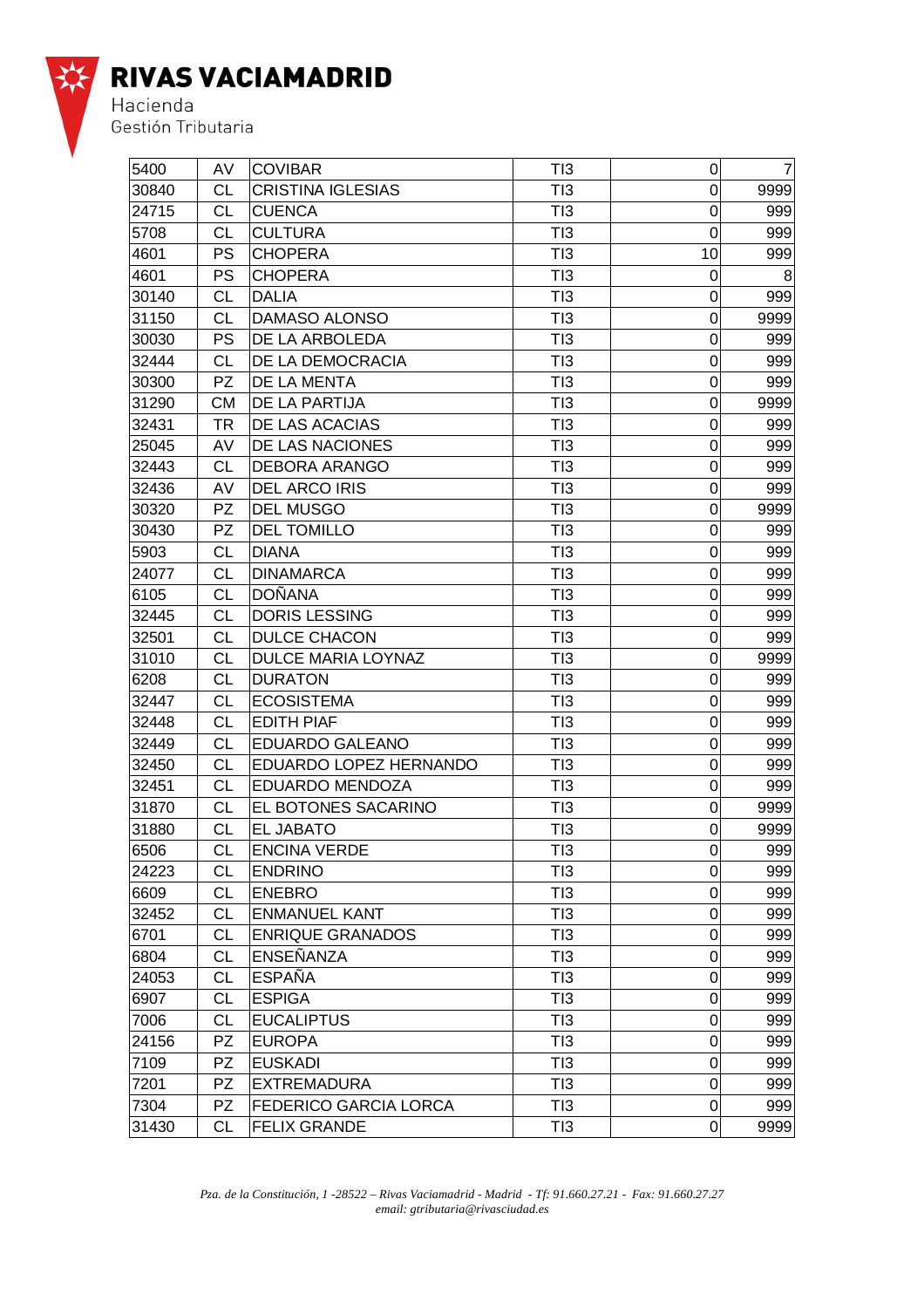

Hacienda<br>Gestión Tributaria

| 30630 | CL        | FERNANDO DE LOS RÍOS                        | TI3             | $\overline{0}$   | 9999 |
|-------|-----------|---------------------------------------------|-----------------|------------------|------|
| 31440 | СL        | <b>FERNANDO FERNAN GOMEZ</b>                | TI3             | 0                | 9999 |
| 31450 | СL        | <b>FERNANDO TRUEBA</b>                      | TI3             | 0                | 9999 |
| 24168 | CL        | <b>FINLANDIA</b>                            | TI3             | 0                | 999  |
| 7407  | CL        | <b>FLORES</b>                               | TI3             | 0                | 999  |
| 7500  | CL        | <b>FOLKLORE</b>                             | TI3             | 0                | 999  |
| 24144 | AV        | <b>FRANCIA</b>                              | TI3             | 0                | 999  |
| 31050 | <b>CL</b> | <b>FRANCISCO AYALA</b>                      | TI3             | 0                | 9999 |
| 31030 | <b>CL</b> | <b>FRANCISCO BRINES</b>                     | TI3             | 0                | 9999 |
| 31460 | AV        | <b>FRANCISCO RABAL</b>                      | TI3             | 0                | 9999 |
| 30940 | СL        | <b>FRANCISCO UMBRAL</b>                     | TI3             | $\mathbf 0$      | 9999 |
| 7808  | CL        | <b>FRESNO</b>                               | TI3             | 0                | 999  |
| 30770 | <b>CL</b> | <b>FRIDA KALHO</b>                          | TI3             | 0                | 9999 |
| 8000  | AV        | <b>GABRIEL GARCIA MARQUEZ</b>               | TI3             | 0                | 999  |
| 32453 | <b>CL</b> | <b>GABRIELA MISTRAL</b>                     | TI3             | 0                | 999  |
| 8102  | <b>PZ</b> | <b>GALICIA</b>                              | TI3             | 0                | 999  |
| 8205  | CL        | <b>GARAJONAY</b>                            | TI3             | 0                | 999  |
| 8308  | СL        | <b>GAVILANES</b>                            | TI3             | $\boldsymbol{0}$ | 999  |
| 8400  | CL        | <b>GAVIOTA</b>                              | TI3             | 0                | 999  |
| 30150 | <b>CL</b> | <b>GERANIO</b>                              | TI3             | 0                | 999  |
| 24685 | <b>RD</b> | <b>GIJON</b>                                | TI3             | 0                | 999  |
| 30160 | <b>CL</b> | <b>GIRASOL</b>                              | TI3             | $\mathbf 0$      | 999  |
| 31000 | RD        | <b>GLORIA FUERTES</b>                       | TI3             | $\mathbf 0$      | 9999 |
| 8503  | <b>CL</b> | <b>GOLONDRINA</b>                           | TI3             | 0                | 999  |
| 31130 | <b>CL</b> | <b>GONZALO TORRENTE</b><br><b>BALLESTER</b> | TI3             | 0                | 9999 |
| 30930 | <b>CL</b> | <b>GOYA</b>                                 | TI3             | 0                | 9999 |
| 24855 | CL        | <b>GRANADA</b>                              | TI3             | 0                | 999  |
| 8606  | <b>CL</b> | <b>GRANADO</b>                              | TI3             | 0                | 999  |
| 24089 | <b>CL</b> | <b>GRECIA</b>                               | TI3             | 0                | 999  |
| 8709  | <b>CL</b> | <b>GREDOS</b>                               | TI3             | 0                | 999  |
| 32454 | СL        | <b>GRISELDA PASCUAL</b>                     | TI3             | 0                | 999  |
| 24790 | <b>CL</b> | <b>GUADALAJARA</b>                          | TI3             | 0                | 999  |
| 32455 | <b>CL</b> | <b>GUILLERMINA MEDRANO</b>                  | TI3             | $\overline{0}$   | 999  |
| 32456 | CL        | <b>HATSHEPSUT</b>                           | TI3             | 0                | 999  |
| 30170 | <b>CL</b> | <b>HAYA</b>                                 | TI3             | 0                | 999  |
| 8904  | <b>CL</b> | <b>HIEDRA</b>                               | TI3             | $\boldsymbol{0}$ | 999  |
| 30180 | <b>CL</b> | <b>HIERBABUENA</b>                          | TI3             | $\boldsymbol{0}$ | 999  |
| 30190 | <b>CL</b> | <b>HIGUERA</b>                              | T <sub>13</sub> | 0                | 999  |
| 24041 | <b>CL</b> | <b>HOLANDA</b>                              | TI3             | 0                | 999  |
| 24806 | <b>CL</b> | <b>HUELVA</b>                               | TI3             | 0                | 999  |
| 31890 | СL        | <b>IDEFIX</b>                               | TI3             | 0                | 9999 |
| 9003  | СL        | <b>IGUALDAD</b>                             | TI3             | 0                | 999  |
| 24235 | AV        | <b>INTEGRACION</b>                          | TI3             | $\boldsymbol{0}$ | 999  |
| 24181 | <b>CL</b> | <b>IRLANDA</b>                              | TI3             | 0                | 999  |
| 32446 | <b>CL</b> | <b>ISADORA DUNCAN</b>                       | TI3             | 0                | 999  |
| 24107 | <b>CL</b> | <b>ITALIA</b>                               | TI3             | $\mathbf 0$      | 999  |

*Pza. de la Constitución, 1 -28522 – Rivas Vaciamadrid - Madrid - Tf: 91.660.27.21 - Fax: 91.660.27.27 email: gtributaria@rivasciudad.es*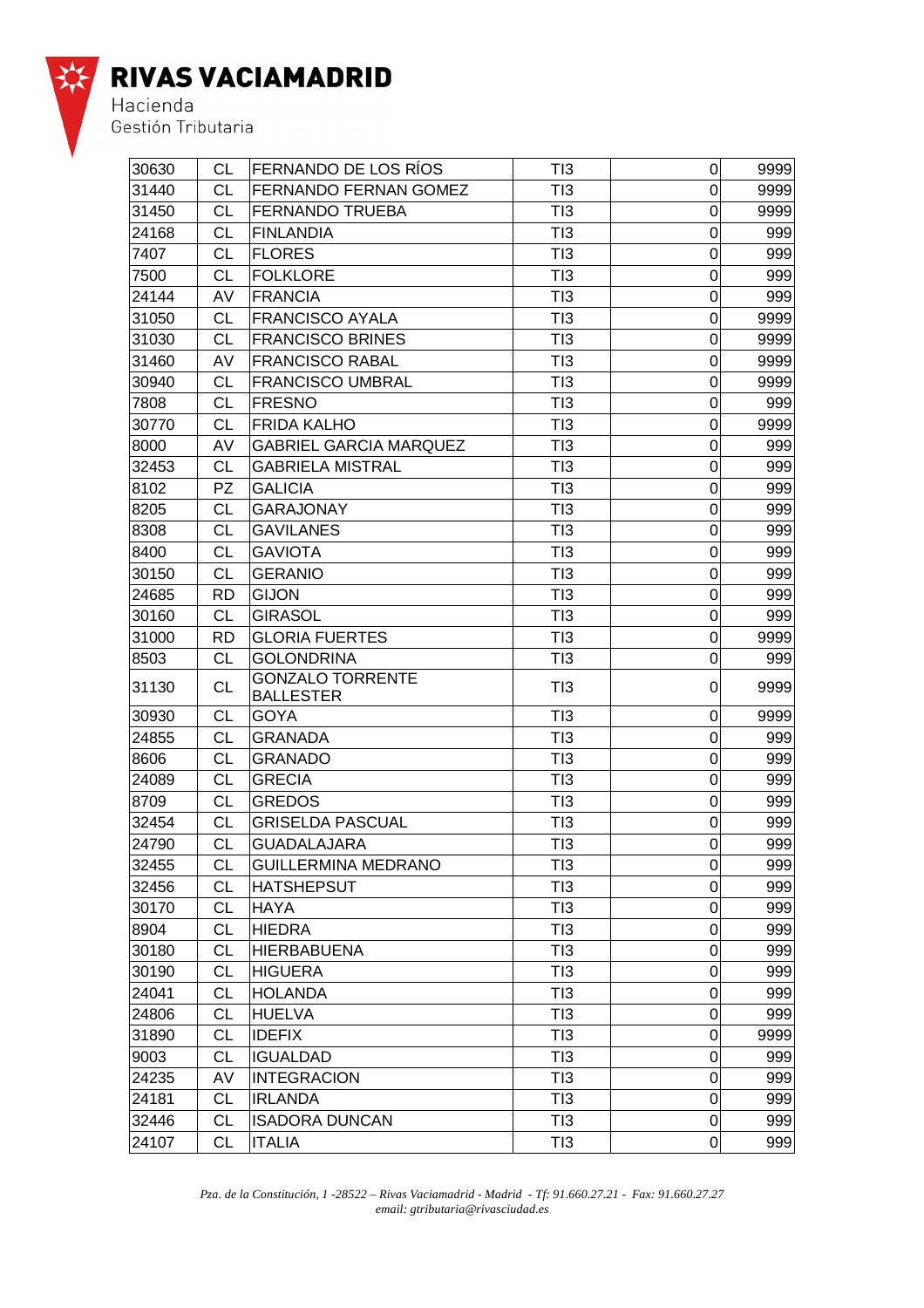

| 24820 | CL        | <b>JAEN</b>                                   | TI3             | $\mathsf 0$      | 999  |
|-------|-----------|-----------------------------------------------|-----------------|------------------|------|
| 30200 | <b>PZ</b> | <b>JARA</b>                                   | TI3             | 0                | 999  |
| 31490 | СL        | <b>JAVIER MARIAS</b>                          | TI3             | 0                | 9999 |
| 9106  | CL        | <b>JAZMIN</b>                                 | TI3             | $\mathbf 0$      | 999  |
| 9209  | СL        | <b>JILGUEROS</b>                              | TI3             | 0                | 999  |
| 30980 | СL        | <b>JORGE GUILLEN</b>                          | TI3             | $\Omega$         | 9999 |
| 30510 | <b>PZ</b> | <b>JOSE CELESTINO MUTIS</b>                   | TI3             | 0                | 999  |
| 31110 | CL        | <b>JOSE GARCIA NIETO</b>                      | TI3             | $\mathbf 0$      | 9999 |
| 30210 | AV        | <b>JOSE HIERRO</b>                            | TI3             | 0                | 999  |
| 31500 | <b>CL</b> | <b>JOSE ISBERT</b>                            | TI3             | 0                | 9999 |
| 31510 | СL        | <b>JOSE LUIS CUERDA</b>                       | TI3             | $\mathbf 0$      | 9999 |
| 31160 | СL        | <b>JOSE LUIS SAMPEDRO</b>                     | TI3             | $\mathbf 0$      | 9999 |
| 31520 | CL        | <b>JOSE MANUEL CABALLERO</b><br><b>BONALD</b> | TI3             | 0                | 9999 |
| 31530 | СL        | <b>JOSE MARIA RODERO</b>                      | TI3             | 0                | 9999 |
| 30220 | CL        | <b>JOSE SARAMAGO</b>                          | TI3             | $\overline{2}$   | 9999 |
| 31540 | CL        | <b>JOSEFINA ALDECOA</b>                       | TI3             | $\mathbf 0$      | 9999 |
| 30230 | СL        | <b>JOVELLANOS</b>                             | TI3             | 0                | 999  |
| 31550 | <b>CL</b> | <b>JUAN ANTONIO BARDEM</b>                    | TI3             | $\overline{0}$   | 9999 |
| 30720 | AV        | <b>JUAN CARLOS I</b>                          | TI3             | 0                | 9999 |
| 31120 | СL        | <b>JUAN CARLOS ONETTI</b>                     | TI3             | 0                | 9999 |
| 31570 | СL        | <b>JUAN ECHANOVE</b>                          | TI3             | $\mathbf 0$      | 9999 |
| 30920 | <b>CL</b> | <b>JUAN GENOVES</b>                           | TI3             | $\mathbf 0$      | 9999 |
| 30830 | СL        | <b>JUAN GRIS</b>                              | TI3             | 0                | 9999 |
| 31580 | СL        | <b>JUAN JOSE MILLAS</b>                       | TI3             | 0                | 9999 |
| 32457 | <b>CL</b> | <b>JUAN NEGRIN</b>                            | TI3             | 0                | 999  |
| 9301  | СL        | <b>JUAN RAMON JIMENEZ</b>                     | TI3             | 0                | 999  |
| 32458 | <b>CL</b> | <b>JUANA DOÑA</b>                             | TI3             | $\mathbf 0$      | 999  |
| 32459 | СL        | <b>JULIAN GRIMAU</b>                          | TI3             | 0                | 999  |
| 9404  | СL        | <b>JUNKAL</b>                                 | TI3             | $\mathbf 0$      | 999  |
| 9507  | CL        | <b>JUSTICIA</b>                               | T <sub>13</sub> | $\mathbf 0$      | 999  |
| 25124 | CL        | LAGO BAÑOLAS                                  | TI3             | 0                | 999  |
| 25148 | <b>CL</b> | LAGO COMO                                     | TI3             | $\mathbf 0$      | 999  |
| 25150 | <b>CL</b> | LAGO CONSTANZA                                | TI3             | $\pmb{0}$        | 999  |
| 25112 | СL        | <b>LAGO ENOL</b>                              | TI3             | 0                | 999  |
| 25100 | <b>CL</b> | <b>LAGO ERCINA</b>                            | T <sub>13</sub> | 0                | 999  |
| 30480 | <b>CL</b> | <b>LAGO EYRE</b>                              | TI3             | $\mathbf 0$      | 999  |
| 25203 | <b>CL</b> | <b>LAGO GARDA</b>                             | TI3             | $\overline{2}$   | 9999 |
| 25094 | <b>CL</b> | <b>LAGO ISEO</b>                              | TI3             | 0                | 999  |
| 25173 | <b>CL</b> | <b>LAGO MICHIGAN</b>                          | TI3             | 0                | 999  |
| 30490 | СL        | <b>LAGO ONTARIO</b>                           | TI3             | $\boldsymbol{0}$ | 999  |
| 25185 | <b>CL</b> | <b>LAGO SALADO</b>                            | TI3             | $\boldsymbol{0}$ | 999  |
| 25197 | СL        | <b>LAGO SANABRIA</b>                          | TI3             | 0                | 999  |
| 30500 | <b>CL</b> | <b>LAGO VICTORIA</b>                          | TI3             | 0                | 999  |
| 25161 | <b>CL</b> | <b>LAGUNA NEGRA</b>                           | TI3             | 0                | 999  |
| 30240 | СL        | <b>LAUREL</b>                                 | TI3             | 0                | 999  |
| 30250 | PZ        | LAVANDA                                       | TI3             | $\mathbf 0$      | 999  |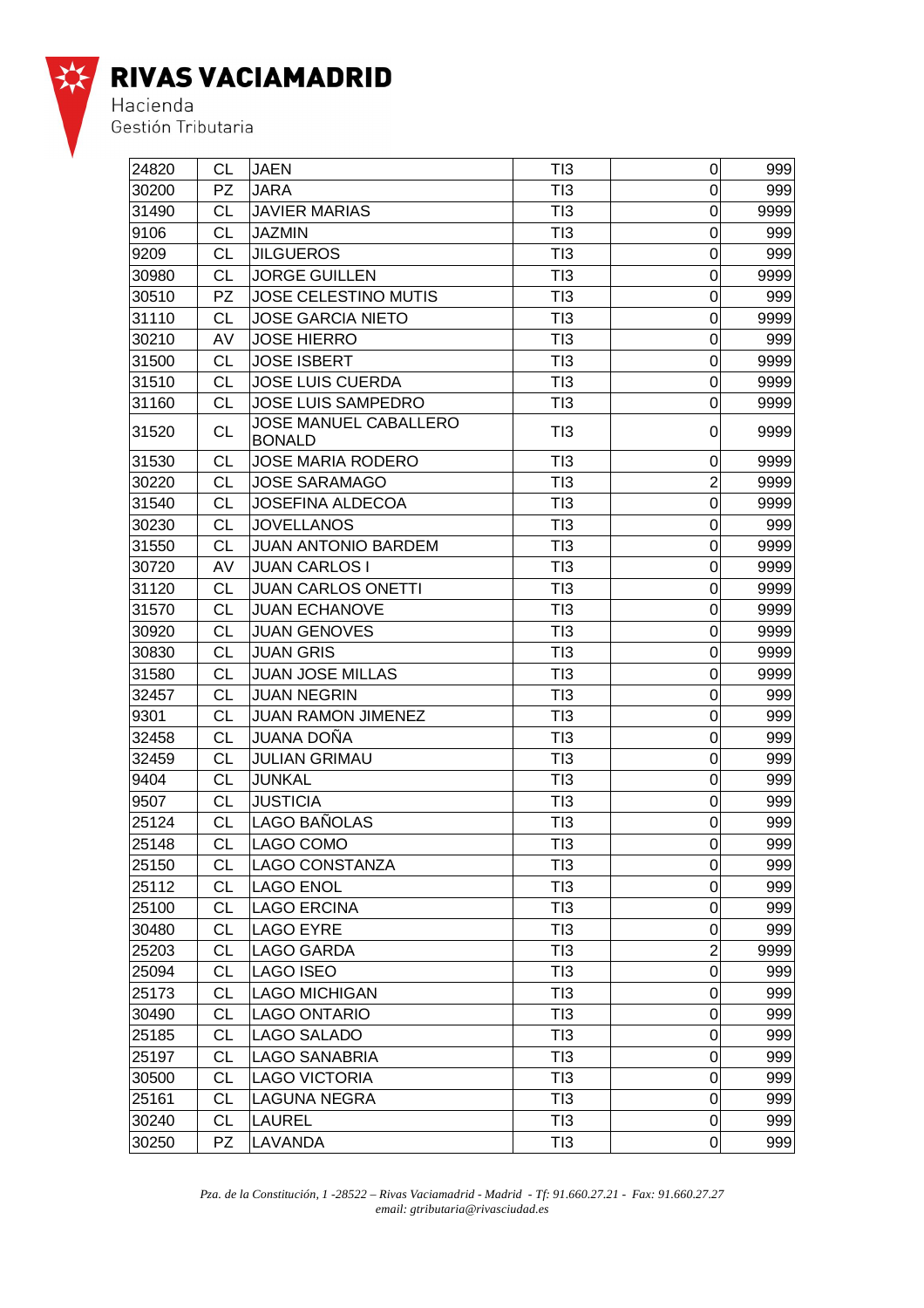

| 9600  | PZ.       | <b>LEON FELIPE</b>          | TI3             | $\mathbf 0$      | 999  |
|-------|-----------|-----------------------------|-----------------|------------------|------|
| 31300 | СL        | <b>LIBERTAD</b>             | TI3             | 0                | 999  |
| 9702  | <b>PZ</b> | <b>LIBERTAD</b>             | TI3             | 0                | 999  |
| 30260 | <b>CL</b> | <b>LIRIO</b>                | TI3             | $\mathbf 0$      | 999  |
| 24727 | СL        | LOGROÑO                     | TI3             | 0                | 999  |
| 31590 | СL        | <b>LUIS GARCIA BERLANGA</b> | TI3             | 0                | 9999 |
| 31600 | СL        | <b>LUIS MATEO DIEZ</b>      | TI3             | $\overline{0}$   | 9999 |
| 31020 | CL        | <b>LUIS ROSALES</b>         | TI3             | $\mathbf 0$      | 9999 |
| 9805  | СL        | <b>LUNA</b>                 | TI3             | 0                | 999  |
| 24090 | <b>CL</b> | <b>LUXEMBURGO</b>           | TI3             | $\Omega$         | 999  |
| 32460 | СL        | MADRES DE LA PLAZA DE MAYO  | TI3             | $\mathbf 0$      | 999  |
| 10005 | PZ        | <b>MADRID</b>               | TI3             | $\mathbf 0$      | 999  |
| 10108 | <b>PZ</b> | <b>MADRONOS</b>             | TI3             | 0                | 999  |
| 10200 | <b>CL</b> | <b>MAGNOLIA</b>             | TI3             | $\mathbf 0$      | 999  |
| 24818 | СL        | <b>MALAGA</b>               | TI3             | $\mathbf 0$      | 999  |
| 30270 | PZ        | <b>MALVA</b>                | TI3             | 0                | 999  |
| 30740 | СL        | MANUEL AZAÑA                | TI3             | $\Omega$         | 9999 |
| 30870 | CL        | <b>MANUEL BOIX</b>          | TI3             | $\mathbf 0$      | 9999 |
| 10303 | СL        | <b>MANUEL DE FALLA</b>      | TI3             | $\mathbf 0$      | 999  |
| 31620 | СL        | MANUEL VAZQUEZ MONTALBAN    | TI3             | 0                | 9999 |
| 30280 | <b>CL</b> | <b>MANZANO</b>              | TI3             | $\mathbf 0$      | 999  |
| 32462 | СL        | MAR MEDITERRÁNEO            | TI3             | $\mathbf 0$      | 999  |
| 32466 | СL        | MARCELINO CAMACHO           | TI3             | 0                | 999  |
| 10406 | СL        | <b>MARCIAL LALANDA</b>      | TI3             | 0                | 999  |
| 30290 | PZ.       | <b>MARGARITA</b>            | TI3             | $\mathbf 0$      | 999  |
| 32467 | <b>CL</b> | <b>MARGARITA XIRGU</b>      | TI3             | $\mathbf 0$      | 999  |
| 32468 | СL        | <b>MARGUERITE DURAS</b>     | TI3             | 0                | 999  |
| 31640 | СL        | <b>MARIA GUERRERO</b>       | TI3             | 0                | 9999 |
| 32469 | СL        | <b>MARÍA MOLINER</b>        | TI3             | $\mathbf 0$      | 999  |
| 32471 | СL        | <b>MARÍA PINEDA</b>         | TI3             | $\mathbf 0$      | 999  |
| 32470 | СL        | MARÍA TERESA LEÓN           | TI3             | 0                | 999  |
| 30950 | СL        | MARIA ZAMBRANO              | TI3             | 0                | 9999 |
| 30990 | <b>CL</b> | <b>MARIO VARGAS LLOSA</b>   | T <sub>13</sub> | $\Omega$         | 9999 |
| 30860 | <b>CL</b> | <b>MARTIN CHIRINO</b>       | TI3             | 0                | 9999 |
| 32472 | <b>CL</b> | <b>MARY SHELLEY</b>         | TI3             | $\mathbf 0$      | 999  |
| 30850 | <b>CL</b> | <b>MIGUEL BARCELO</b>       | TI3             | $\mathsf 0$      | 9999 |
| 32473 | <b>CL</b> | MIGUEL DE MOLINA            | TI3             | $\mathbf 0$      | 999  |
| 31060 | СL        | <b>MIGUEL DELIBES</b>       | TI3             | $\boldsymbol{0}$ | 9999 |
| 31680 | <b>CL</b> | <b>MIGUEL GILA</b>          | TI3             | $\mathbf 0$      | 9999 |
| 10704 | <b>PZ</b> | MIGUEL HERNANDEZ            | TI3             | $\mathsf 0$      | 999  |
| 10601 | AV        | MIGUEL HERNANDEZ            | TI3             | 0                | 999  |
| 30310 | <b>CL</b> | <b>MIMOSA</b>               | TI3             | $\mathbf 0$      | 999  |
| 10807 | CL        | <b>MINERVA</b>              | TI3             | $\boldsymbol{0}$ | 999  |
| 24193 | <b>CL</b> | <b>MIRADOR</b>              | TI3             | $\mathbf 0$      | 999  |
| 10900 | <b>CL</b> | <b>MIRALRIO</b>             | TI3             | $\boldsymbol{0}$ | 999  |
| 25057 | <b>CL</b> | <b>MONACO</b>               | TI3             | $\mathbf 0$      | 999  |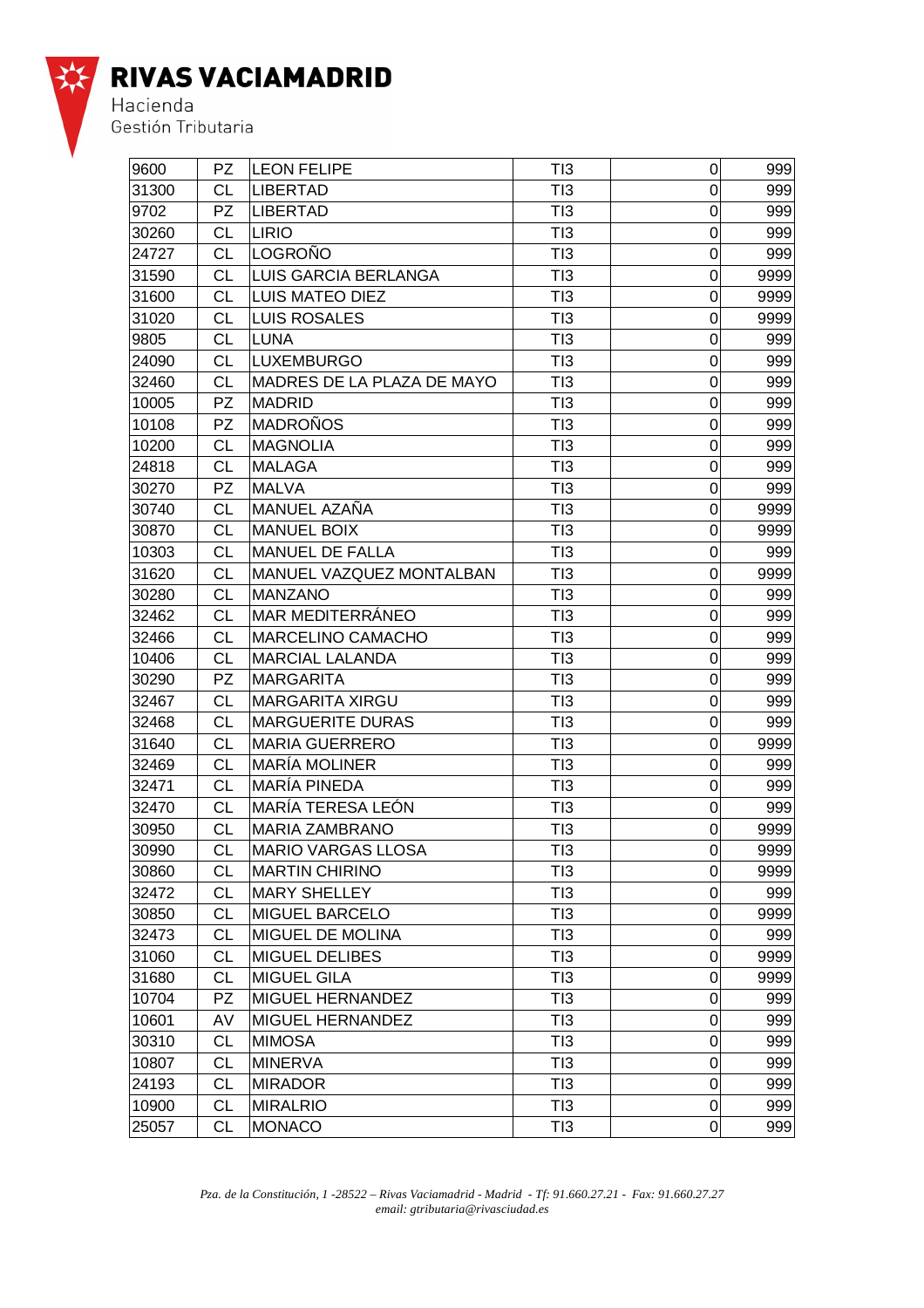

| 11009 | <b>PZ</b> | <b>MONTE CIRUELO</b>   | TI3             | 0                | 999  |
|-------|-----------|------------------------|-----------------|------------------|------|
| 31080 | СL        | <b>MONTSERRAT ROIG</b> | TI3             | $\Omega$         | 9999 |
| 24016 | СL        | <b>MORERAS</b>         | TI3             | 0                | 999  |
| 14400 | <b>PZ</b> | MORO ALMANZOR          | TI3             | $\mathbf 0$      | 999  |
| 31900 | <b>CL</b> | MORTADELO Y FILEMON    | TI3             | 0                | 9999 |
| 24612 | <b>CL</b> | <b>MURCIA</b>          | TI3             | $\mathbf 0$      | 999  |
| 11204 | <b>CL</b> | <b>MUSICA</b>          | TI3             | $\mathbf 0$      | 999  |
| 11307 | <b>PZ</b> | NARANJO DE BULNES      | TI3             | $\mathbf 0$      | 999  |
| 11400 | <b>CL</b> | <b>NARANJOS</b>        | TI3             | 0                | 999  |
| 11605 | СL        | <b>NENUFAR</b>         | TI3             | $\mathbf 0$      | 999  |
| 11708 | <b>CL</b> | <b>NIBELUNGOS</b>      | TI3             | $\mathbf 0$      | 999  |
| 32474 | СL        | NICOLÁS REDONDO        | TI3             | 0                | 999  |
| 11800 | <b>CL</b> | <b>NOGALES</b>         | TI3             | $\mathbf 0$      | 999  |
| 24200 | СL        | <b>NORUEGA</b>         | TI3             | $\mathbf 0$      | 999  |
| 31690 | СL        | <b>NURIA ESPERT</b>    | TI3             | $\overline{0}$   | 9999 |
| 31910 | <b>CL</b> | <b>OBELIX</b>          | TI3             | 0                | 9999 |
| 32475 | <b>CL</b> | OCÉANO ANTÁRTICO       | TI3             | $\overline{0}$   | 999  |
| 32476 | <b>CL</b> | OCÉANO ÁRTICO          | TI3             | $\mathbf 0$      | 999  |
| 32477 | <b>CL</b> | OCÉANO ATLÁNTICO       | TI3             | 0                | 999  |
| 32478 | <b>CL</b> | OCÉANO ÍNDICO          | TI3             | 0                | 999  |
| 32479 | СL        | OCÉANO PACÍFICO        | TI3             | $\mathbf 0$      | 999  |
| 32480 | AV        | OCHO DE MARZO          | TI3             | $\mathbf 0$      | 999  |
| 11903 | <b>CL</b> | <b>OLIVO</b>           | TI3             | $\mathbf 0$      | 999  |
| 12002 | <b>CL</b> | <b>OLMOS</b>           | TI3             | $\mathbf 0$      | 999  |
| 12105 | <b>CL</b> | <b>OPERA</b>           | TI3             | $\boldsymbol{0}$ | 999  |
| 12208 | <b>CL</b> | <b>ORDESA</b>          | TI3             | 0                | 999  |
| 30330 | <b>CL</b> | <b>OREGANO</b>         | TI3             | 0                | 999  |
| 12300 | CL        | <b>ORFEO</b>           | TI3             | $\boldsymbol{0}$ | 999  |
| 30340 | <b>CL</b> | <b>ORQUIDEA</b>        | TI3             | $\mathbf 0$      | 999  |
| 12403 | <b>CL</b> | <b>OSA MAYOR</b>       | TI3             | $\mathbf 0$      | 999  |
| 12506 | <b>CL</b> | <b>OSA MENOR</b>       | TI3             | $\mathbf 0$      | 999  |
| 24740 | RD        | <b>OVIEDO</b>          | TI3             | $\mathbf 0$      | 999  |
| 30350 | AV        | PABLO IGLESIAS         | T <sub>13</sub> | $\mathbf 0$      | 999  |
| 32430 | <b>CL</b> | PABLO LIMA PRO         | TI3             | $\mathbf 0$      | 999  |
| 12609 | <b>PZ</b> | PABLO NERUDA           | TI3             | $\mathbf 0$      | 999  |
| 12701 | <b>PZ</b> | PABLO PICASSO          | TI3             | $\boldsymbol{0}$ | 999  |
| 32481 | <b>CL</b> | <b>PACO RABAL</b>      | TI3             | $\boldsymbol{0}$ | 999  |
| 30800 | СL        | PADRE ELLACURIA        | TI3             | $\boldsymbol{0}$ | 9999 |
| 24788 | <b>CL</b> | <b>PALENCIA</b>        | TI3             | $\mathbf 0$      | 999  |
| 32482 | СL        | PALOMA O'MALLEY        | TI3             | 0                | 999  |
| 24739 | <b>CL</b> | <b>PAMPLONA</b>        | TI3             | $\mathbf 0$      | 999  |
| 31920 | CL        | <b>PANORAMIX</b>       | TI3             | $\mathbf 0$      | 9999 |
| 24892 | AV        | PARQUE DE ASTURIAS     | TI3             | $\mathbf 0$      | 999  |
| 12907 | СL        | <b>PARTIJA</b>         | TI3             | $\boldsymbol{0}$ | 999  |
| 14205 | <b>PZ</b> | PAU CASALS             | TI3             | $\mathbf 0$      | 999  |
| 30360 | <b>CL</b> | PENSAMIENTO            | TI3             | $\pmb{0}$        | 999  |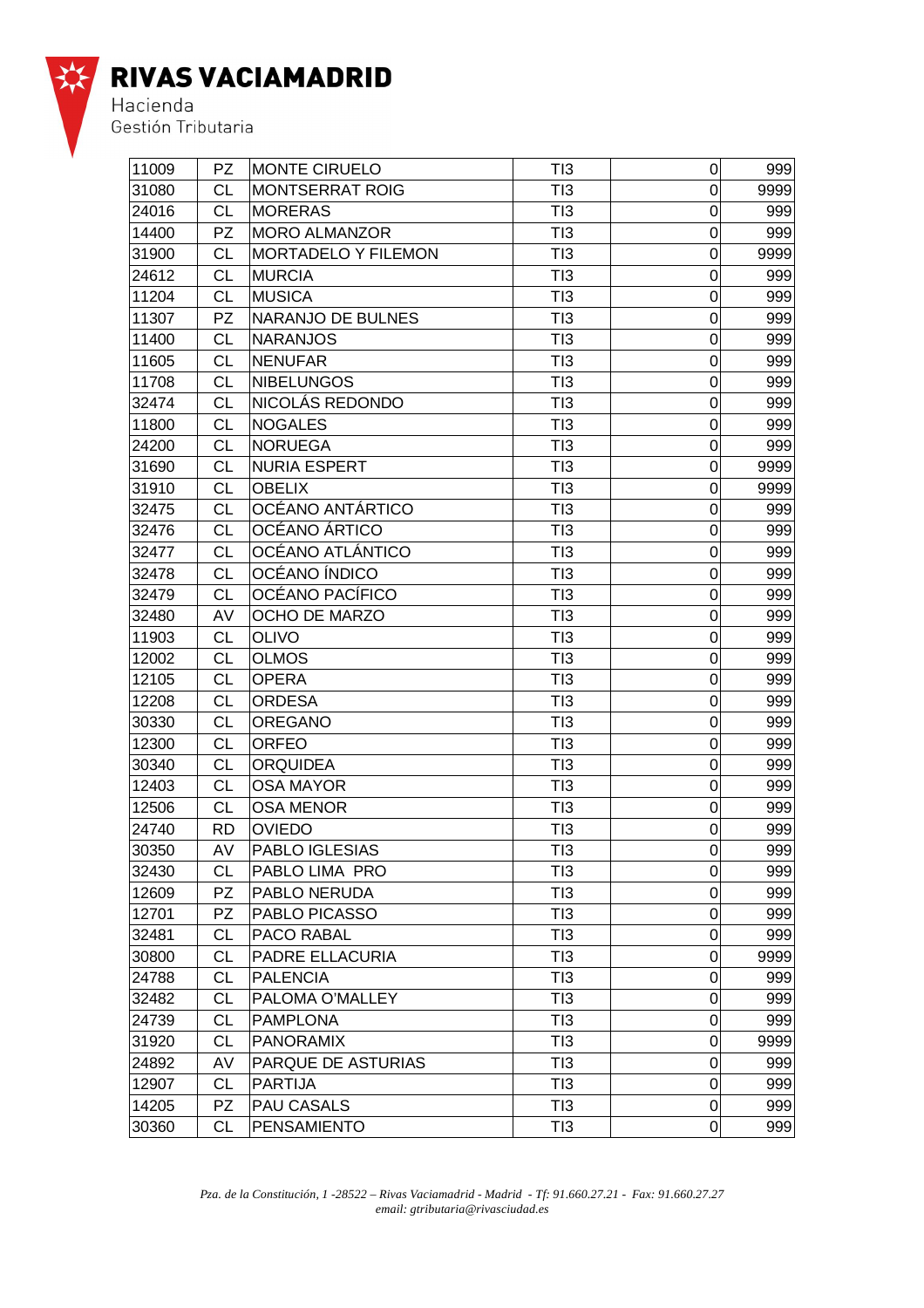

| 31930 | СL        | PEPE GOTERA Y OTILIO  | TI3 | $\mathbf 0$             | 9999           |
|-------|-----------|-----------------------|-----|-------------------------|----------------|
| 30370 | СL        | <b>PETUNIA</b>        | TI3 | 0                       | 999            |
| 14503 | <b>CL</b> | PICOS DE EUROPA       | TI3 | $\overline{0}$          | 999            |
| 14606 | CL        | PICOS DE URBION       | TI3 | $\boldsymbol{0}$        | 999            |
| 31700 | СL        | PILAR BARDEM          | TI3 | $\mathbf 0$             | 9999           |
| 31710 | AV        | PILAR MIRO            | TI3 | $\mathbf 0$             | 9999           |
| 14709 | <b>CL</b> | <b>PINOS</b>          | TI3 | $\mathbf 0$             | 999            |
| 14801 | <b>CL</b> | <b>PINTURA</b>        | TI3 | $\mathbf 0$             | 999            |
| 14904 | <b>PZ</b> | <b>PIRINEOS</b>       | TI3 | 0                       | 999            |
| 15106 | FI.       | PIUL                  | TI3 | 0                       | 999            |
| 32484 | CL        | <b>PLATÓN</b>         | TI3 | $\boldsymbol{0}$        | 999            |
| 15209 | СL        | <b>PLUMA</b>          | TI3 | $\overline{0}$          | 999            |
| 24119 | СL        | <b>PORTUGAL</b>       | TI3 | 0                       | 999            |
| 15507 | <b>CL</b> | <b>PRENSA</b>         | TI3 | $\mathbf 0$             | 999            |
| 32463 | СL        | PRICESA WALLADA, LA   | TI3 | $\mathbf 0$             | 999            |
| 30380 | СL        | <b>PRIMAVERA</b>      | TI3 | 0                       | 999            |
| 31940 | <b>CL</b> | PROFESOR BACTERIO     | TI3 | $\mathbf 0$             | 9999           |
| 24600 | <b>PS</b> | PROVINCIAS DE LAS     | TI3 | 0                       | $\overline{2}$ |
| 24600 | PS        | PROVINCIAS DE LAS     | TI3 | $\overline{\mathbf{4}}$ | 9999           |
| 15600 | <b>CL</b> | <b>RADIO</b>          | TI3 | 0                       | 999            |
| 15702 | <b>PZ</b> | <b>RAFAEL ALBERTI</b> | TI3 | $\mathbf 0$             | 999            |
| 30820 | CL        | <b>RAFAEL CANOGAR</b> | TI3 | 0                       | 9999           |
| 32486 | СL        | <b>RAMÓN RUBIAL</b>   | TI3 | 0                       | 999            |
| 30390 | AV        | <b>RAMON Y CAJAL</b>  | TI3 | 0                       | 999            |
| 24065 | <b>CL</b> | <b>REINO UNIDO</b>    | TI3 | 0                       | 999            |
| 32370 | <b>CL</b> | RICARDO ZAMORA        | TI3 | $\boldsymbol{0}$        | 999            |
| 32487 | <b>CL</b> | RIGOBERTA MENCHÚ      | TI3 | $\boldsymbol{0}$        | 999            |
| 15805 | <b>CL</b> | <b>RIO ALBERCHE</b>   | TI3 | $\overline{0}$          | 999            |
| 32488 | <b>CL</b> | RÍO AMAZONAS          | TI3 | 0                       | 999            |
| 15908 | СL        | RIO GUADARRAMA        | TI3 | 0                       | 999            |
| 16007 | <b>CL</b> | <b>RIO HENARES</b>    | TI3 | $\mathbf 0$             | 999            |
| 16100 | CL        | RIO JARAMA            | TI3 | $\boldsymbol{0}$        | 999            |
| 16202 | CL        | <b>RIO LOBOS</b>      | TI3 | $\overline{0}$          | 999            |
| 16305 | <b>CL</b> | <b>RIO MANZANARES</b> | TI3 | $\mathbf 0$             | 999            |
| 16408 | СL        | RIO TAJUÑA            | TI3 | 0                       | 999            |
| 30400 | <b>CL</b> | <b>ROBLEDAL</b>       | TI3 | $\boldsymbol{0}$        | 999            |
| 16603 | <b>CL</b> | <b>ROBLES</b>         | TI3 | 0                       | 999            |
| 32489 | <b>CL</b> | <b>ROCIO</b>          | TI3 | 0                       | 999            |
| 16706 | <b>CL</b> | <b>RODODENDRO</b>     | TI3 | $\boldsymbol{0}$        | 999            |
| 30410 | PZ        | <b>ROMERO</b>         | TI3 | $\boldsymbol{0}$        | 999            |
| 31950 | СL        | <b>ROMPETECHOS</b>    | TI3 | 0                       | 9999           |
| 16809 | <b>CL</b> | <b>ROSA</b>           | TI3 | 0                       | 999            |
| 30970 | <b>CL</b> | <b>ROSA CHACEL</b>    | TI3 | $\mathbf 0$             | 9999           |
| 30760 | <b>CL</b> | ROSA LUXEMBURGO       | TI3 | 0                       | 9999           |
| 31730 | <b>CL</b> | ROSA MARIA SARDA      | TI3 | 0                       | 9999           |
| 31740 | <b>CL</b> | ROSA MONTERO          | TI3 | $\mathbf 0$             | 9999           |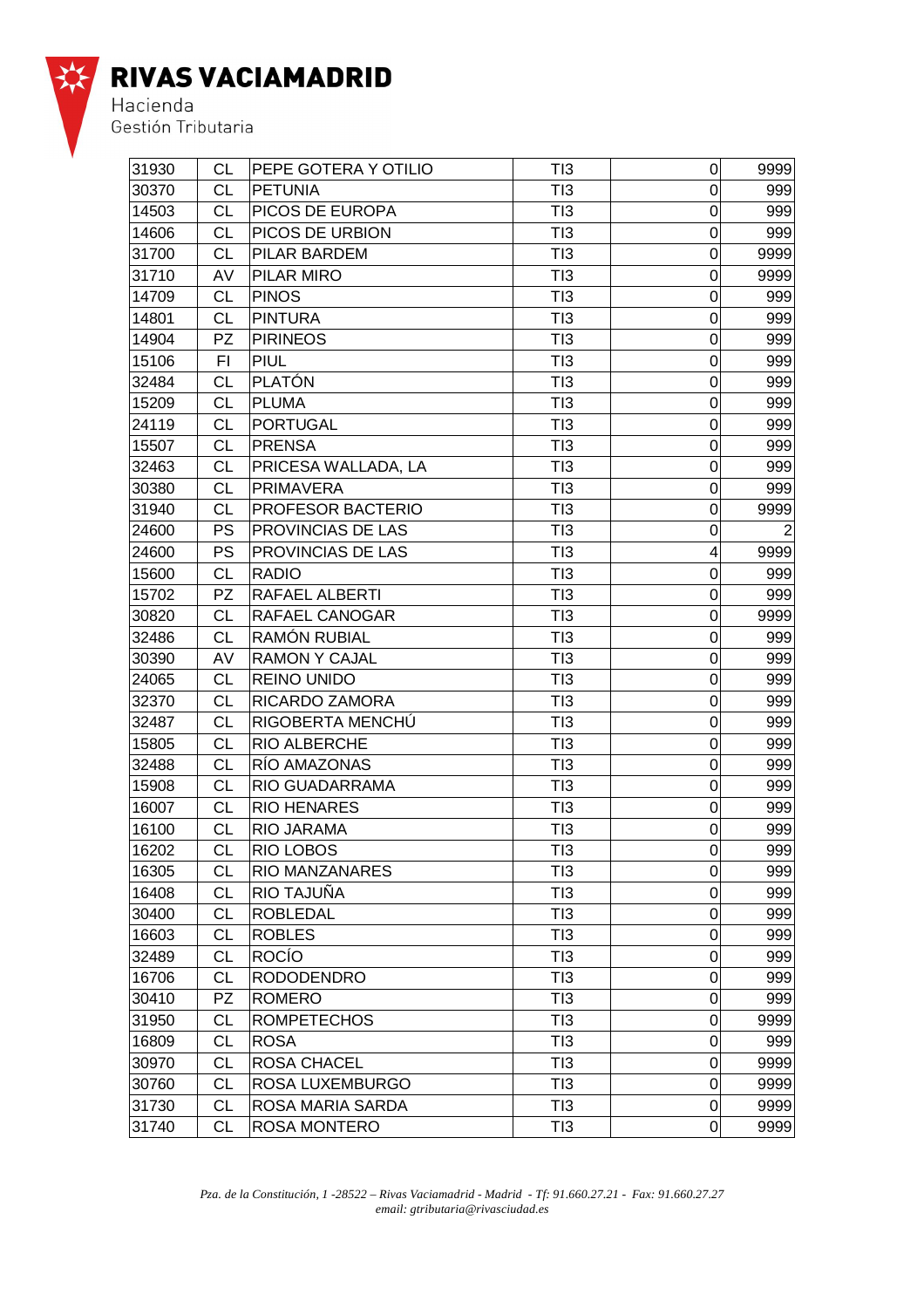

| 31750 | СL        | <b>ROSA REGAS</b>        | TI3             | $\mathbf 0$      | 9999 |
|-------|-----------|--------------------------|-----------------|------------------|------|
| 32490 | СL        | ROSARIO SÁNCHEZ MORA     | TI3             | $\Omega$         | 999  |
| 31960 | СL        | <b>RUE DEL PERCEBE</b>   | TI3             | $\Omega$         | 9999 |
| 16901 | СL        | <b>RUISEÑOR</b>          | TI3             | 0                | 999  |
| 17000 | СL        | <b>SAJA</b>              | TI3             | 0                | 999  |
| 24650 | <b>CL</b> | <b>SALAMANCA</b>         | T <sub>13</sub> | $\mathbf 0$      | 999  |
| 30730 | СL        | <b>SALVADOR ALLENDE</b>  | T <sub>13</sub> | $\mathbf 0$      | 9999 |
| 24624 | СL        | <b>SAN SEBASTIAN</b>     | TI3             | $\mathbf 0$      | 999  |
| 19008 | PL        | SANTA MONICA PL 03       | TI3             | 1                | 999  |
| 24648 | СL        | <b>SANTANDER</b>         | TI3             | 0                | 999  |
| 20801 | CL        | <b>SAUCES</b>            | TI3             | 0                | 999  |
| 30880 | СL        | <b>SEBASTIAO SALGADO</b> | TI3             | 0                | 9999 |
| 24776 | <b>CL</b> | <b>SEGOVIA</b>           | TI3             | 0                | 999  |
| 20904 | <b>CL</b> | <b>SELENE</b>            | T <sub>13</sub> | $\mathbf 0$      | 999  |
| 24867 | CL        | <b>SEVILLA</b>           | TI3             | $\mathbf 0$      | 999  |
| 21003 | CL        | SIERRA DEL CADI          | TI3             | 0                | 999  |
| 21106 | СL        | SIERRA NEVADA            | TI3             | $\mathbf 0$      | 999  |
| 32360 | CL        | <b>SIGRID</b>            | TI3             | 0                | 999  |
| 31770 | СL        | <b>SILVIA MUNT</b>       | TI3             | $\mathbf 0$      | 9999 |
| 32491 | <b>CL</b> | SIMÓN SÁNCHEZ MONTERO    | TI3             | 0                | 999  |
| 32492 | <b>CL</b> | SIMONE DE BEAUVOIR       | T <sub>13</sub> | $\mathbf 0$      | 999  |
| 32490 | CL        | <b>SÓCRATES</b>          | TI3             | $\mathbf 0$      | 999  |
| 21209 | <b>CL</b> | SOL                      | TI3             | 0                | 999  |
| 31780 | CL        | <b>SOLEDAD PUERTOLAS</b> | TI3             | $\mathbf 0$      | 9999 |
| 21301 | СL        | SOLIDARIDAD              | TI3             | $\mathbf 0$      | 999  |
| 24764 | СL        | <b>SORIA</b>             | TI3             | 0                | 999  |
| 32494 | <b>CL</b> | <b>SOTO DEL GRILLO</b>   | TI3             | $\mathbf 0$      | 999  |
| 21600 | <b>CL</b> | <b>SUEVE</b>             | T <sub>13</sub> | $\mathbf 0$      | 999  |
| 24211 | CL        | <b>SUIZA</b>             | TI3             | $\mathbf 0$      | 999  |
| 21702 | СL        | <b>TABLAS DE DAIMIEL</b> | TI3             | 0                | 999  |
| 21805 | СL        | <b>TAMARINDO</b>         | TI3             | $\mathbf 0$      | 999  |
| 21908 | <b>CL</b> | <b>TARAYS</b>            | TI3             | $\boldsymbol{0}$ | 999  |
| 30420 | СL        | <b>TEJO</b>              | TI3             | $\Omega$         | 999  |
| 32495 | AV        | TIERRA, DE LA            | TI3             | $\mathbf 0$      | 999  |
| 22007 | <b>CL</b> | <b>TILOS</b>             | TI3             | $\boldsymbol{0}$ | 999  |
| 22100 | <b>CL</b> | <b>TIMANFAYA</b>         | TI3             | $\mathbf 0$      | 999  |
| 24697 | СL        | <b>TOLEDO</b>            | TI3             | $\mathbf 0$      | 999  |
| 22202 | <b>CL</b> | <b>TORCADA</b>           | TI3             | $\mathbf 0$      | 999  |
| 30440 | <b>CL</b> | <b>TREBOL</b>            | TI3             | 0                | 999  |
| 32496 | <b>CL</b> | TRECE ROSAS, LAS         | TI3             | 0                | 999  |
| 30450 | <b>CL</b> | <b>TULIPAN</b>           | TI3             | $\mathbf 0$      | 999  |
| 23103 | PZ        | <b>VALENCIA</b>          | TI3             | $\boldsymbol{0}$ | 999  |
| 23000 | DS        | <b>VALENCIA</b>          | TI3             | $\boldsymbol{0}$ | 999  |
| 22901 | CR        | <b>VALENCIA</b>          | TI3             | $\mathbf 0$      | 999  |
| 24673 | <b>CL</b> | VALLADOLID               | TI3             | $\mathbf 0$      | 999  |
| 23206 | <b>PZ</b> | VALLE DEL NALON          | TI3             | $\mathbf 0$      | 999  |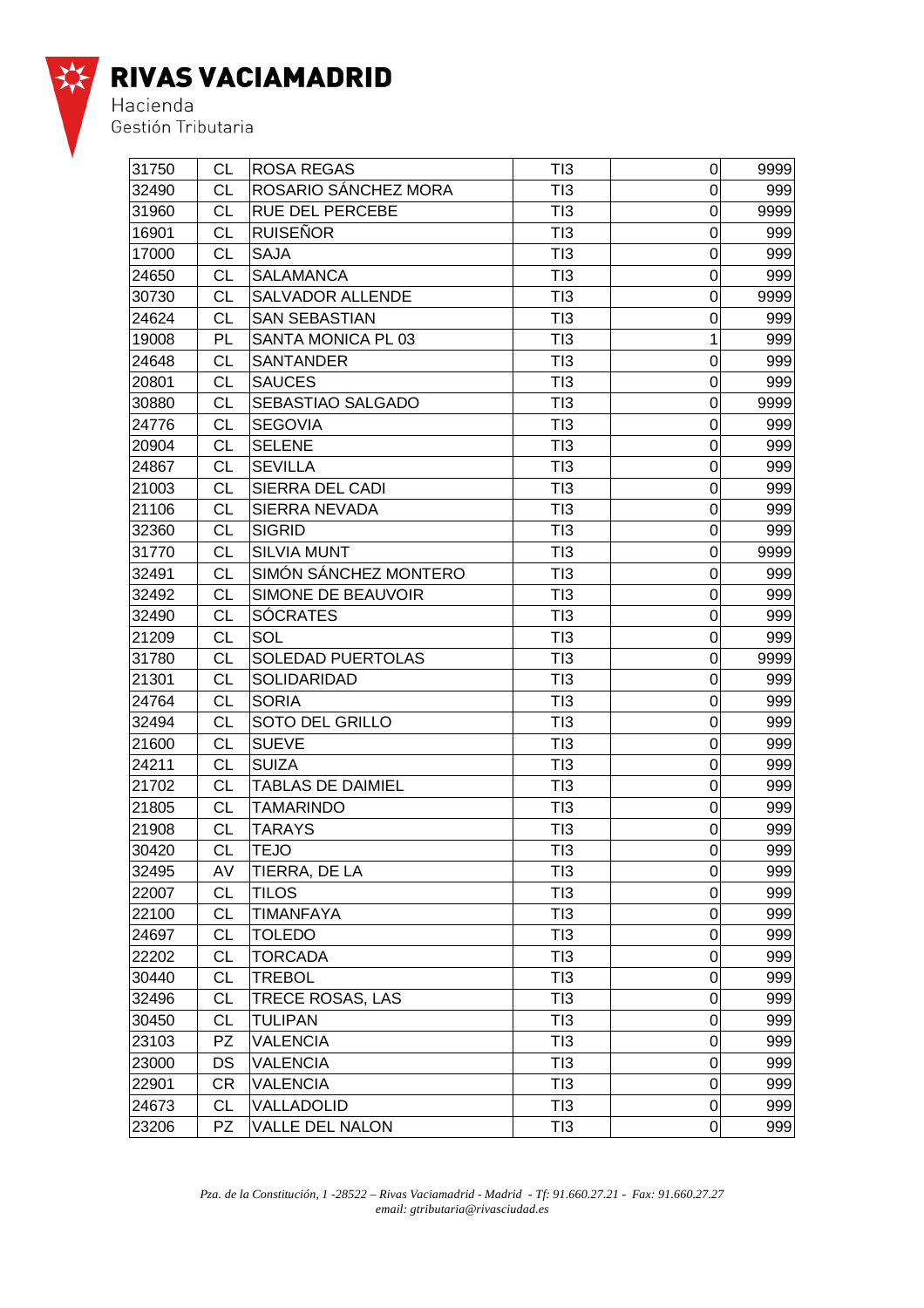

| 32497 | <b>CL</b> | <b>VEINTIOCHO DE JUNIO</b>  | TI3             | $\overline{0}$   | 999  |
|-------|-----------|-----------------------------|-----------------|------------------|------|
| 30900 | AV        | VELAZQUEZ                   | TI3             | $\mathbf 0$      | 9999 |
| 23401 | <b>CL</b> | <b>VENUS</b>                | TI3             | 0                | 999  |
| 23504 | <b>CL</b> | <b>VIA LACTEA</b>           | TI3             | $\overline{0}$   | 999  |
| 23607 | СL        | <b>VICENTE ALEIXANDRE</b>   | TI3             | $\boldsymbol{0}$ | 999  |
| 31800 | СL        | <b>VICENTE ARANDA</b>       | TI3             | 0                | 9999 |
| 32498 | AV        | VÍCTIMAS DEL TERRORISMO     | TI3             | 0                | 999  |
| 32499 | <b>CL</b> | <b>VICTORIA KENT</b>        | TI3             | $\mathbf 0$      | 999  |
| 23700 | <b>PZ</b> | <b>VIOLETA PARRA</b>        | TI3             | $\mathbf 0$      | 999  |
| 23802 | СL        | <b>WENCESLAO GARCIA</b>     | TI3             | 26               | 9999 |
| 24582 | СL        | ZARAGOZA                    | TI3             | $\mathbf 0$      | 999  |
| 30470 | <b>PZ</b> | ZARZAMORA                   | TI3             | 0                | 999  |
| 23905 | AV        | <b>ZARZUELA</b>             | TI3             | 0                | 999  |
| 24004 | <b>CL</b> | <b>ZEUS</b>                 | TI3             | 0                | 999  |
| 31970 | <b>CL</b> | <b>ZIPI Y ZAPE</b>          | TI3             | $\mathbf 0$      | 9999 |
|       |           | Categoría 4ª                |                 |                  |      |
| 700   | СL        | ALCALDE FRANCISCO SANTERO   | TI4             | 0                | 999  |
| 2008  | <b>CL</b> | AYUNTAMIENTO                | TI4             | 0                | 999  |
| 3104  | DS        | CAÑADA REAL GALIANA         | TI4             | $\mathbf 0$      | 999  |
| 3207  | DS        | CAÑADA REAL MERINA          | TI4             | $\mathbf 0$      | 999  |
| 4406  | <b>CL</b> | <b>CERVANTES</b>            | TI4             | 0                | 999  |
| 5502  | <b>CL</b> | <b>CRISTO DE RIVAS</b>      | T <sub>14</sub> | 0                | 999  |
| 6002  | <b>PZ</b> | DIECINUEVE DE ABRIL         | TI4             | $\mathbf 0$      | 999  |
| 8801  | <b>CL</b> | <b>GRUPO ESCOLAR</b>        | TI4             | 0                | 999  |
| 12804 | <b>CL</b> | <b>PARQUE</b>               | TI4             | $\overline{0}$   | 999  |
| 14308 | <b>CL</b> | <b>PAZ</b>                  | TI4             | $\mathbf 0$      | 999  |
| 17309 | <b>CL</b> | <b>SAN ISIDRO</b>           | TI4             | $\mathbf 0$      | 999  |
| 17401 | <b>CL</b> | <b>SAN MARCOS</b>           | T <sub>14</sub> | 0                | 999  |
| 23309 | <b>CL</b> | <b>VEINTITRES DE JULIO</b>  | TI4             | $\mathbf 0$      | 999  |
| 23802 | <b>CL</b> | <b>WENCESLAO GARCIA</b>     | TI4             | $\mathbf 0$      | 25   |
|       |           | Categoría 5ª                |                 |                  |      |
| 32350 | <b>CL</b> | AURELIO ÁLVAREZ             | T <sub>I5</sub> | 0                | 999  |
| 30680 | <b>CL</b> | <b>BEATRIZ GALINDO</b>      | TI5             | $\mathbf 0$      | 9999 |
| 30700 | СL        | <b>CONCEPCION ARENAL</b>    | T <sub>15</sub> | 0                | 9999 |
| 25070 | <b>PZ</b> | DE LA CONSTITUCIÓN          | T <sub>I5</sub> | 0                | 9999 |
| 25239 | AV        | <b>FRANCISCO DE QUEVEDO</b> | T <sub>I5</sub> | 0                | 999  |
| 31470 | <b>CL</b> | <b>GUILLERMO MARCONI</b>    | T <sub>I5</sub> | $\mathsf 0$      | 9999 |
| 30570 | <b>CL</b> | <b>IGNACIO ZULOAGA</b>      | T <sub>15</sub> | 0                | 999  |
| 32240 | <b>CL</b> | <b>INDUSTRIA</b>            | TI5             | $\mathbf 0$      | 999  |
| 31480 | <b>CL</b> | <b>ISAAC PERAL</b>          | T <sub>I5</sub> | $\mathsf 0$      | 9999 |
| 30560 | <b>CL</b> | <b>JOAQUIN SOROLLA</b>      | T <sub>I5</sub> | $\mathbf 0$      | 999  |
| 31560 | <b>CL</b> | JUAN DE LA CIERVA           | T <sub>15</sub> | 0                | 9999 |
| 30590 | <b>CL</b> | <b>JUANA FRANCES</b>        | T <sub>I5</sub> | $\boldsymbol{0}$ | 999  |
| 31610 | <b>CL</b> | <b>MANUEL PATARROYO</b>     | T <sub>I5</sub> | $\mathsf 0$      | 9999 |
| 31630 | <b>CL</b> | <b>MARGARITA SALAS</b>      | T <sub>15</sub> | 0                | 9999 |
| 31650 | <b>CL</b> | <b>MARIA MONTESSORI</b>     | T <sub>I5</sub> | $\mathbf 0$      | 9999 |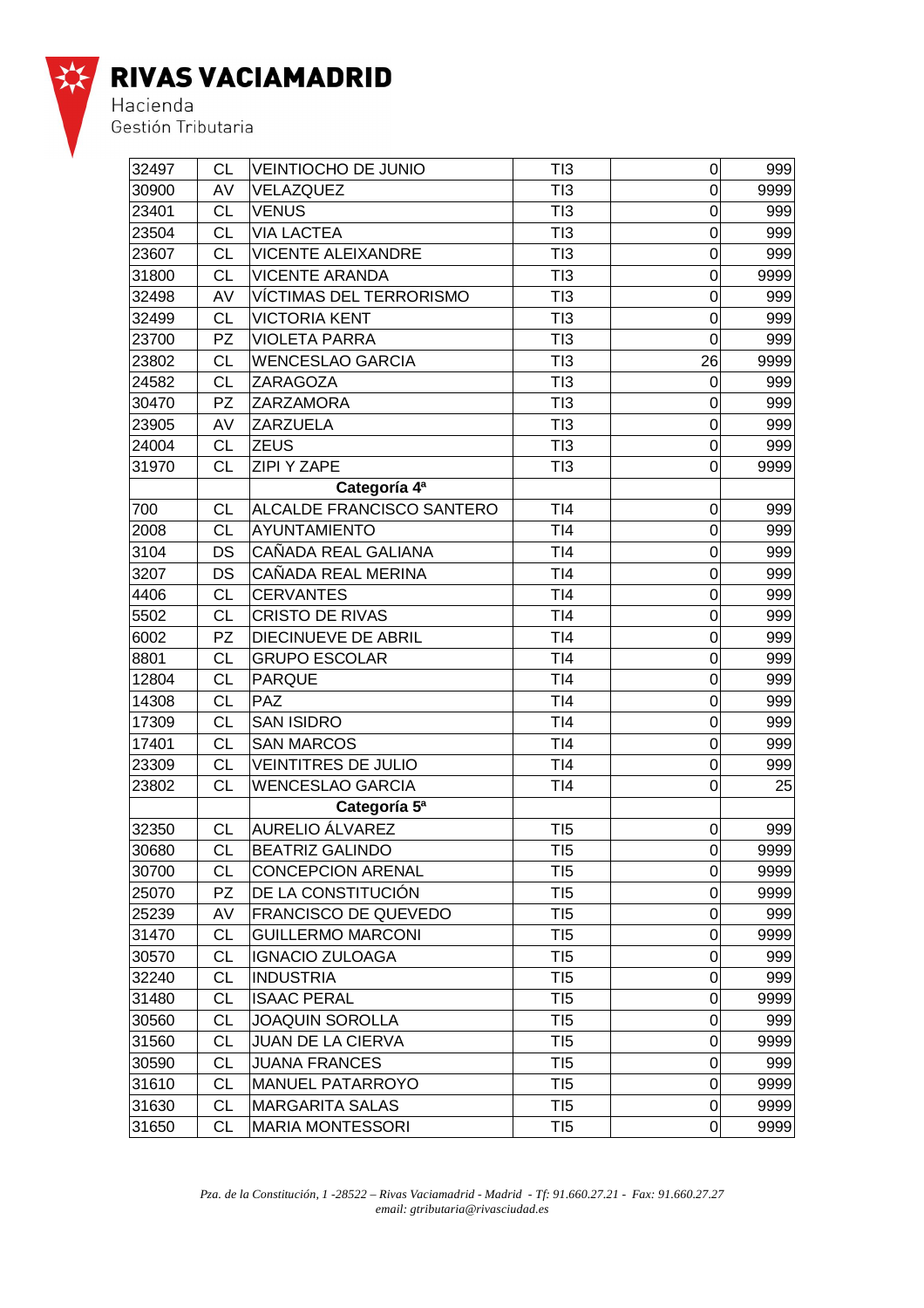

Hacienda<br>Gestión Tributaria

| 31660 | СL        | <b>MARIANO BARBACID</b>                | T <sub>15</sub> | 0 | 9999 |
|-------|-----------|----------------------------------------|-----------------|---|------|
| 30600 | СL        | <b>MARIANO BENLLIURE</b>               | T <sub>15</sub> |   | 999  |
| 30580 | СL        | <b>MARIANO FORTUNY</b>                 | T <sub>15</sub> | 0 | 999  |
| 31670 | СL        | <b>MARIE CURIE</b>                     | T <sub>15</sub> |   | 9999 |
| 25215 | СL        | <b>PARQUE RIVAS</b>                    | T <sub>15</sub> | 0 | 999  |
| 32380 | СL        | PILAR BAYER ISANT                      | TI <sub>5</sub> | 0 | 999  |
| 31720 | <b>CL</b> | PROFESORES FUSTER Y<br><b>MENENDEZ</b> | T <sub>15</sub> | 0 | 9999 |
| 25227 | AV        | <b>SALVADOR DALI</b>                   | T <sub>15</sub> | 0 | 999  |
| 30610 | СL        | SANTIAGO RUSIÑOL                       | T <sub>15</sub> | 0 | 999  |
| 24302 | <b>PP</b> | <b>SECTOR 7</b>                        | TI5             | 0 | 9999 |
| 31760 | СL        | SEVERO OCHOA                           | TI5             |   | 9999 |
| 31790 | СL        | <b>TOMAS EDISON</b>                    | TI5             |   | 9999 |
|       |           |                                        |                 |   |      |

Todas aquellas avenidas, calles, plazas, fincas, y demás vías públicas que por omisión o nueva creación no figuren en esta relación tendrán categoría similar a aquellas otras colindantes o semejantes por su uso y destino.

| <b>CODIGO SIGLA</b> |     | <b>NOMBRE</b>       | <b>CATEGORÍA</b> | <b>DESDE</b> | <b>HASTA</b> |
|---------------------|-----|---------------------|------------------|--------------|--------------|
|                     |     | Categoría 1ª        |                  |              |              |
| 1508                | PL  | <b>IARENEROS</b>    | T11              | 0            | 999          |
| 1909                | СL  | AUTOGENA            | T11              | 0            | 999          |
| 24569               | СL  | <b>BERBIQUI</b>     | T11              | 0            | 999          |
| 24909               | FΙ  | <b>BORO</b>         | T <sub>11</sub>  | 0            | 999          |
| 2707                | CL  | <b>BUJIA</b>        | T11              | 0            | 999          |
| 2902                | FI. | <b>CAMPILLO</b>     | T11              | 0            | 999          |
| 3402                | СL  | <b>CARRETILLA</b>   | T11              | 0            | 999          |
| 3505                | ΕL  | <b>CASA EULOGIO</b> | T11              | 0            | 999          |
| 4509                | CR. | <b>CHINCHON</b>     | T <sub>11</sub>  | Km 0,00      | Km 9999,99   |
| 24533               | СL  | <b>CINCEL</b>       | T11              |              | 999          |
| 5101                | СL  | <b>CLAVO</b>        | T11              | 0            | 999          |
| 5307                | FI  | <b>CORONAS</b>      | TI1              | 0            | 999          |

*Pza. de la Constitución, 1 -28522 – Rivas Vaciamadrid - Madrid - Tf: 91.660.27.21 - Fax: 91.660.27.27 email: gtributaria@rivasciudad.es*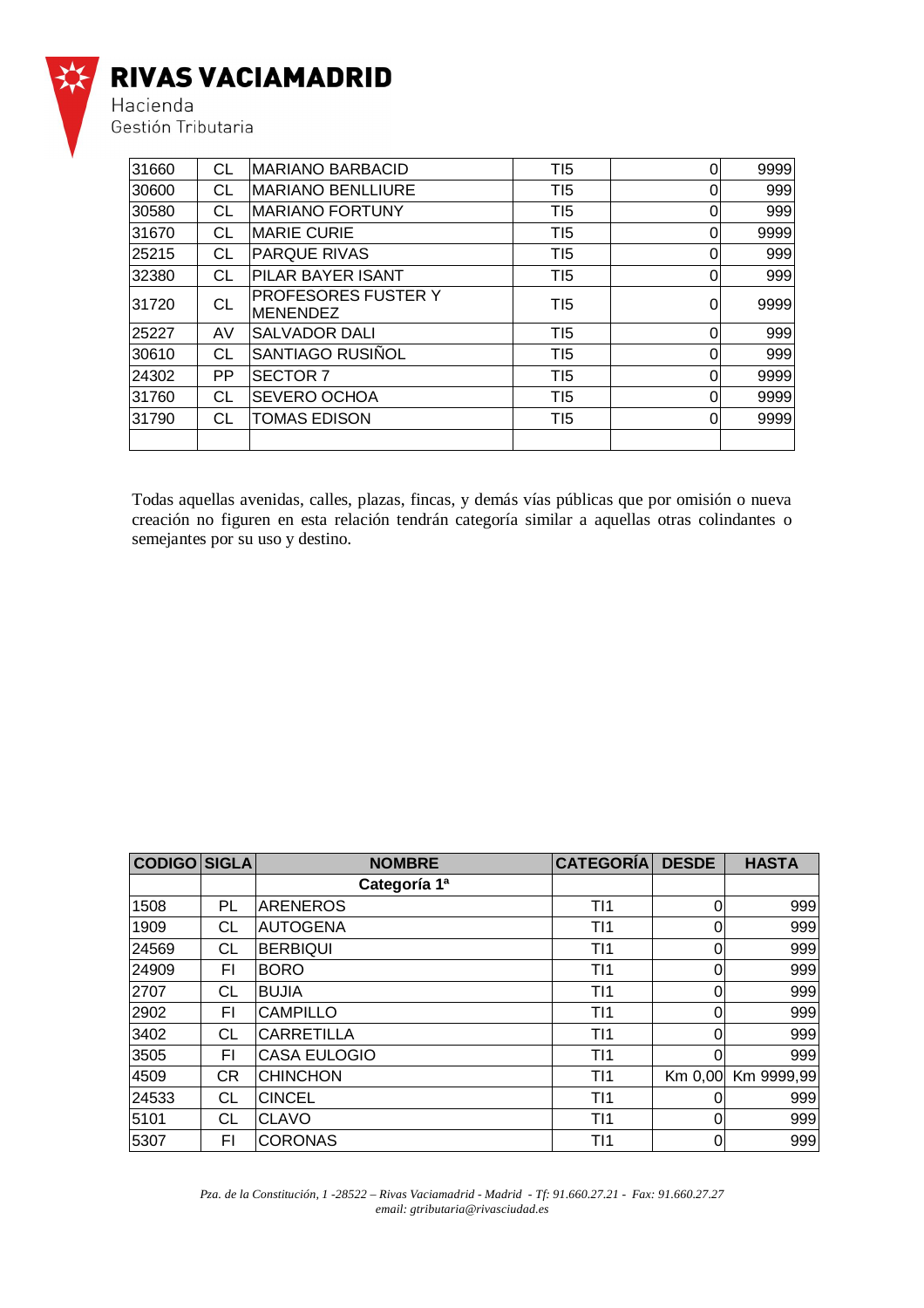

| 24934 | DS        | <b>CR M 2003</b>               | T <sub>11</sub> |                | Km 0,00 Km 9999,99 |
|-------|-----------|--------------------------------|-----------------|----------------|--------------------|
| 24946 | DS        | <b>CR M 2020</b>               | T11             |                | Km 0,00 Km 9999,99 |
| 24958 | <b>DS</b> | <b>CR M 3020</b>               | T11             |                | Km 0,00 Km 9999,99 |
| 24028 | <b>CL</b> | <b>CRISOL</b>                  | T <sub>11</sub> | 0              | 999                |
| 5605  | FI        | <b>CRISTO DE RIVAS</b>         | T11             | 0              | 999                |
| 24910 | <b>DS</b> | <b>DEPURADORA</b>              | T11             | 0              | 9999               |
| 6300  | <b>CL</b> | <b>ELECTRODO</b>               | T11             | $\mathbf 0$    | 999                |
| 6403  | DS        | <b>EMISORA DE ONDA CORTA</b>   | T11             | $\mathbf 0$    | 999                |
| 24521 | <b>CL</b> | <b>ESLABON</b>                 | TI1             | $\mathbf 0$    | 999                |
| 30550 | F1        | <b>FINCA LOS CERROS</b>        | T11             | 0              | 999                |
| 7602  | FI        | <b>FORTUNA</b>                 | T11             | 0              | 999                |
| 24557 | CL        | <b>FRAGUA</b>                  | T11             | 0              | 999                |
| 7705  | <b>CL</b> | FRESADORA                      | TI1             | 0              | 999                |
| 7900  | <b>CL</b> | <b>FUNDICION</b>               | T11             | $\mathbf 0$    | 999                |
| 25069 | DS        | LAGUNA CAMPILLO                | T11             | $\mathsf 0$    | 9999               |
| 25240 | FI        | <b>LOS CERROS</b>              | T11             | $\mathbf 0$    | 999                |
| 9908  | <b>CL</b> | <b>MADERA</b>                  | T11             | $\mathbf 0$    | 999                |
| 10509 | <b>CL</b> | <b>MARTILLO</b>                | T11             | 0              | 999                |
| 11502 | FI        | <b>NEGRALEJO</b>               | T <sub>11</sub> | $\mathbf 0$    | 999                |
| 15003 | F1        | PISCINA MASPALOMAS             | TI1             | 0              | 999                |
| 15106 | F1        | PIUL                           | T11             | $\mathbf 0$    | 999                |
| 15301 | <b>CL</b> | <b>POLEA</b>                   | T11             | $\mathbf 0$    | 999                |
| 15404 | FI        | <b>PORCAL</b>                  | T11             | 0              | 999                |
| 24429 | <b>DS</b> | PRESA DEL REY                  | T11             | $\mathbf 0$    | 9999               |
| 16500 | <b>VP</b> | RIVAS JARAMA                   | T11             | 0              | 999                |
| 17103 | FI        | <b>SALMEDINA</b>               | T <sub>11</sub> | 0              | 999                |
| 17206 | <b>CR</b> | <b>SAN FERNANDO A MEJORADA</b> | T11             |                | Km 0,00 Km 9999,99 |
| 21404 | F1        | <b>SOTO GRILLO</b>             | T11             | 0              | 999                |
| 21507 | FI        | <b>SOTO JUNTAS</b>             | T11             | 0              | 999                |
| 31280 | DS        | <b>SOTO RINCON</b>             | T11             | 0              | 9999               |
| 24454 | AV        | <b>TECNICA DE LA</b>           | TI1             | 0              | 999                |
| 22305 | <b>CL</b> | <b>TORNILLO</b>                | T11             | $\mathbf 0$    | 999                |
| 22408 | <b>CL</b> | <b>TORNO</b>                   | T11             | $\overline{0}$ | 999                |
| 22500 | <b>CL</b> | <b>TUERCA</b>                  | TI1             | $\mathbf 0$    | 999                |
| 24508 | <b>CL</b> | <b>TURBINA</b>                 | TI1             | 0              | 999                |
| 22603 | F1        | VACIAMADRID                    | TI1             | 0              | 999                |
| 24880 | <b>CR</b> | VALDEMINGOMEZ                  | TI1             |                | Km 0,00 Km 9999,99 |
| 22901 | <b>CR</b> | <b>VALENCIA</b>                | T11             |                | Km 0,00 Km 9999,99 |
| 24430 | <b>CR</b> | VICALVARO A MEJORADA           | T <sub>11</sub> |                | Km 0,00 Km 9999,99 |
| 24545 | <b>CL</b> | YUNQUE                         | T <sub>11</sub> | 0              | 999                |
|       |           | Categoría 2ª                   | 0               |                |                    |
| 1004  | <b>CL</b> | <b>ALOE</b>                    | TI2             | 14             | 14                 |
| 1703  | <b>CL</b> | <b>ASTROS</b>                  | TI2             | 0              | $\mathbf 0$        |
| 4601  | PS        | <b>CHOPERA</b>                 | TI2             | 9              | $\boldsymbol{9}$   |
| 5400  | AV        | <b>COVIBAR</b>                 | TI2             | $\, 8$         | 10                 |
| 30460 | <b>CL</b> | DE LA VID                      | TI2             | $\pmb{0}$      | $\mathbf{1}$       |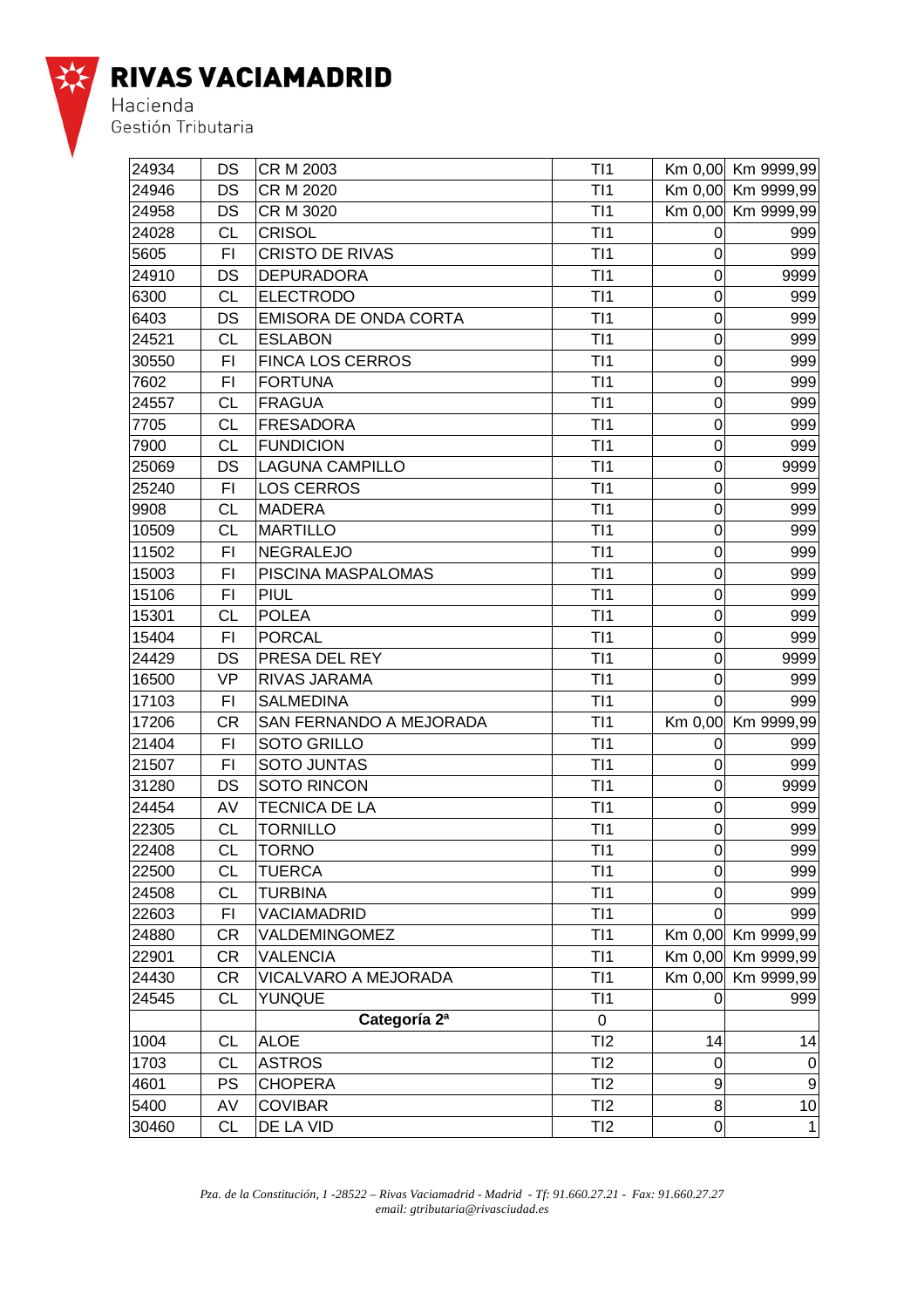

| 30220 | CL        | <b>JOSE SARAMAGO</b>           | TI2             | $\mathbf{1}$     | 1    |
|-------|-----------|--------------------------------|-----------------|------------------|------|
| 25203 | CL        | <b>LAGO GARDA</b>              | TI2             | 1                | 1    |
| 24030 | AV        | <b>LEVANTE</b>                 | TI2             | 126              | 126  |
| 24600 | <b>PS</b> | <b>PROVINCIAS DE LAS</b>       | TI2             | 3                | 3    |
|       |           | Categoría 3ª                   | 0               |                  |      |
| 30750 | AV        | 1º DE MAYO                     | TI3             | 0                | 9999 |
| 30000 | <b>CL</b> | ABEDUL                         | TI3             | $\mathbf 0$      | 999  |
| 30520 | CL        | <b>ABETO</b>                   | TI3             | $\mathbf 0$      | 999  |
| 31310 | CL        | <b>ABOGADOS DE ATOCHA</b>      | TI3             | $\mathbf 0$      | 9999 |
| 103   | <b>CL</b> | <b>ACACIAS</b>                 | TI3             | $\mathbf 0$      | 999  |
| 206   | <b>CL</b> | <b>ACEBO</b>                   | TI3             | 0                | 999  |
| 31320 | СL        | <b>ADOLFO MARSILLACH</b>       | TI3             | 0                | 9999 |
| 309   | <b>CL</b> | <b>ADONIS</b>                  | TI3             | 0                | 999  |
| 401   | <b>CL</b> | <b>AFRODITA</b>                | TI3             | $\mathbf 0$      | 999  |
| 504   | CL        | AIGÜES TORTES                  | TI3             | $\mathbf 0$      | 999  |
| 607   | CL        | <b>ALAMOS</b>                  | TI3             | $\mathbf 0$      | 999  |
| 31330 | <b>CL</b> | <b>ALBERT BOADELLA</b>         | TI3             | $\mathbf 0$      | 9999 |
| 802   | CL        | <b>ALEGRIA</b>                 | TI3             | 0                | 999  |
| 24170 | CL        | <b>ALEMANIA</b>                | TI3             | 0                | 999  |
| 24594 | <b>CL</b> | <b>ALICANTE</b>                | TI3             | 0                | 999  |
| 905   | AV        | <b>ALMENDROS</b>               | TI3             | $\mathbf 0$      | 999  |
| 25021 | PS        | <b>ALMENDROS</b>               | TI3             | $\mathbf 0$      | 999  |
| 24831 | CL        | <b>ALMERIA</b>                 | TI3             | $\mathbf 0$      | 999  |
| 31070 | <b>CL</b> | <b>ALMUDENA GRANDES</b>        | TI3             | $\mathbf 0$      | 9999 |
| 1004  | <b>CL</b> | <b>ALOE</b>                    | TI3             | 0                | 13   |
| 1004  | <b>CL</b> | <b>ALOE</b>                    | TI3             | 15               | 999  |
| 30010 | <b>CL</b> | <b>AMAPOLA</b>                 | TI3             | 0                | 9999 |
| 31140 | <b>CL</b> | <b>ANA MARIA MATUTE</b>        | TI3             | $\mathbf 0$      | 9999 |
| 31340 | CL        | <b>ANA MARISCAL</b>            | TI3             | $\mathbf 0$      | 9999 |
| 31830 | СL        | <b>ANACLETO AGENTE SECRETO</b> | TI3             | 0                | 9999 |
| 1107  | <b>PZ</b> | <b>ANDALUCIA</b>               | TI3             | $\mathbf 0$      | 999  |
| 30960 | <b>CL</b> | <b>ANGEL GONZALEZ</b>          | TI3             | $\mathbf 0$      | 9999 |
| 31350 | AV        | <b>ANGEL SAAVEDRA</b>          | TI3             | $\overline{0}$   | 9999 |
| 30910 | СL        | <b>ANTONIO GAUDI</b>           | TI3             | 0                | 9999 |
| 30890 | <b>CL</b> | <b>ANTONIO LOPEZ</b>           | TI3             | 0                | 9999 |
| 1200  | PZ        | <b>ANTONIO MACHADO</b>         | TI3             | $\boldsymbol{0}$ | 999  |
| 31360 | <b>CL</b> | ANTONIO MUÑOZ MOLINA           | TI3             | 0                | 9999 |
| 1302  | <b>CL</b> | <b>APOLO</b>                   | TI3             | $\mathbf 0$      | 999  |
| 1405  | PZ        | <b>ARAGON</b>                  | TI3             | $\boldsymbol{0}$ | 999  |
| 30020 | PZ.       | ARANDANO                       | TI3             | 0                | 999  |
| 1600  | <b>CL</b> | <b>ARTE</b>                    | TI3             | 0                | 999  |
| 31840 | <b>CL</b> | <b>ASTERIX</b>                 | TI3             | 0                | 9999 |
| 1703  | <b>CL</b> | <b>ASTROS</b>                  | T <sub>13</sub> | $\mathbf 0$      | 9999 |
| 1806  | PZ.       | <b>ASTURIAS</b>                | TI3             | 0                | 999  |
| 30810 | <b>CL</b> | <b>AURELIO MOYA</b>            | TI3             | $\mathbf 0$      | 9999 |
| 24132 | <b>CL</b> | <b>AUSTRIA</b>                 | TI3             | 0                | 999  |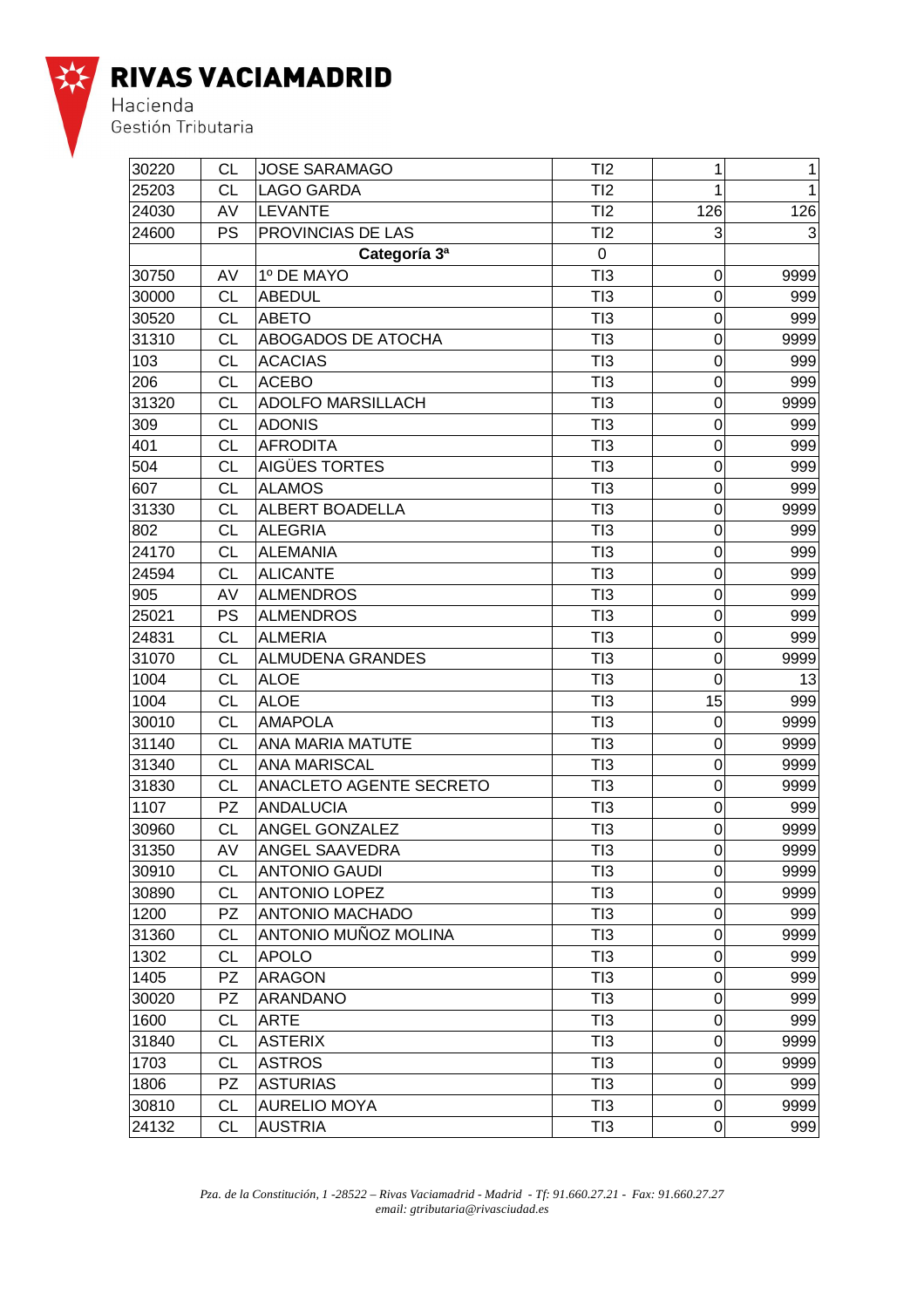

| 30040 | CL        | <b>AVELLANO</b>            | TI3 | $\pmb{0}$        | 999  |
|-------|-----------|----------------------------|-----|------------------|------|
| 24752 | СL        | <b>AVILA</b>               | TI3 | 0                | 999  |
| 2100  | <b>CL</b> | <b>AZAHAR</b>              | TI3 | 0                | 999  |
| 30050 | <b>CL</b> | <b>AZALEA</b>              | TI3 | $\mathbf 0$      | 999  |
| 24570 | СL        | <b>BARCELONA</b>           | TI3 | $\mathbf 0$      | 999  |
| 30060 | <b>PZ</b> | <b>BELEÑO</b>              | TI3 | $\mathbf 0$      | 999  |
| 24120 | <b>CL</b> | <b>BELGICA</b>             | TI3 | $\mathbf 0$      | 999  |
| 31370 | CL        | <b>BERNARDO ATXAGA</b>     | TI3 | $\mathbf 0$      | 9999 |
| 24636 | CL        | <b>BILBAO</b>              | TI3 | 0                | 999  |
| 2203  | <b>PZ</b> | <b>BLAS DE OTERO</b>       | TI3 | $\mathbf 0$      | 999  |
| 2306  | <b>PZ</b> | <b>BLIMEA</b>              | TI3 | $\mathbf 0$      | 999  |
| 2409  | <b>CL</b> | <b>BOHEMIOS</b>            | TI3 | $\mathbf 0$      | 999  |
| 2501  | <b>CL</b> | <b>BORAS</b>               | TI3 | $\mathbf 0$      | 999  |
| 2604  | <b>CL</b> | <b>BOROS</b>               | TI3 | $\mathbf 0$      | 999  |
| 24703 | <b>CL</b> | <b>CACERES</b>             | TI3 | $\mathbf 0$      | 999  |
| 2800  | <b>CL</b> | <b>CACTUS</b>              | TI3 | $\mathbf 0$      | 999  |
| 24843 | <b>CL</b> | CADIZ                      | TI3 | $\mathbf 0$      | 999  |
| 30070 | <b>CL</b> | <b>CAMELIA</b>             | TI3 | $\mathbf 0$      | 999  |
| 25136 | AV        | CAMPILLO DE SAN ISIDRO     | TI3 | $\mathbf 0$      | 999  |
| 3001  | <b>PZ</b> | <b>CANARIAS</b>            | TI3 | $\mathbf 0$      | 999  |
| 30080 | <b>PZ</b> | <b>CANELA</b>              | TI3 | $\mathbf 0$      | 999  |
| 3300  | CL        | <b>CAÑADAS</b>             | TI3 | $\mathbf 0$      | 999  |
| 30090 | <b>PS</b> | <b>CAPA NEGRA</b>          | TI3 | $\mathbf 0$      | 999  |
| 31850 | <b>CL</b> | <b>CAPITAN TRUENO</b>      | TI3 | $\mathbf 0$      | 9999 |
| 31090 | СL        | CARLOS BOUSOÑO             | TI3 | $\mathbf 0$      | 9999 |
| 31390 | <b>CL</b> | <b>CARMEN LAFORET</b>      | TI3 | $\mathbf 0$      | 9999 |
| 31040 | <b>CL</b> | <b>CARMEN MARTIN GAITE</b> | TI3 | $\mathbf 0$      | 9999 |
| 31400 | <b>CL</b> | <b>CARMEN MAURA</b>        | TI3 | $\mathbf 0$      | 9999 |
| 31410 | <b>CL</b> | <b>CARMEN POSADAS</b>      | TI3 | $\mathbf 0$      | 9999 |
| 31420 | CL        | <b>CARMEN SARMIENTO</b>    | TI3 | $\mathbf 0$      | 9999 |
| 31860 | <b>CL</b> | <b>CARPANTA</b>            | TI3 | $\mathbf 0$      | 9999 |
| 3608  | СL        | <b>CASAS BLANCAS</b>       | TI3 | $\mathbf 0$      | 999  |
| 3700  | CL        | <b>CASAS ROMANAS</b>       | TI3 | $\overline{0}$   | 999  |
| 3803  | <b>CL</b> | CASTAÑOS                   | TI3 | $\boldsymbol{0}$ | 999  |
| 3906  | PZ        | <b>CASTILLA LA MANCHA</b>  | TI3 | 0                | 999  |
| 4005  | <b>PZ</b> | <b>CASTILLA LEON</b>       | TI3 | $\mathbf 0$      | 999  |
| 30780 | CL        | <b>CATALINA SAN MARTIN</b> | TI3 | $\mathbf 0$      | 9999 |
| 4108  | <b>CL</b> | <b>CATALPAS</b>            | TI3 | $\pmb{0}$        | 999  |
| 4200  | PZ        | <b>CATALUÑA</b>            | TI3 | $\boldsymbol{0}$ | 999  |
| 4303  | СL        | <b>CAZORLA</b>             | TI3 | $\mathbf 0$      | 999  |
| 30100 | <b>CL</b> | <b>CEREZO</b>              | TI3 | $\pmb{0}$        | 999  |
| 24995 | PJ        | <b>CERRO DEL TELEGRAFO</b> | TI3 | $\mathbf 0$      | 999  |
| 30110 | AV        | <b>CERRO DEL TELEGRAFO</b> | TI3 | $\mathbf 0$      | 999  |
| 30120 | CL        | <b>CÉSAR MANRIQUE</b>      | TI3 | $\mathbf 0$      | 999  |
| 4601  | <b>PS</b> | <b>CHOPERA</b>             | TI3 | 10               | 999  |
| 4601  | <b>PS</b> | <b>CHOPERA</b>             | TI3 | $\pmb{0}$        | 8    |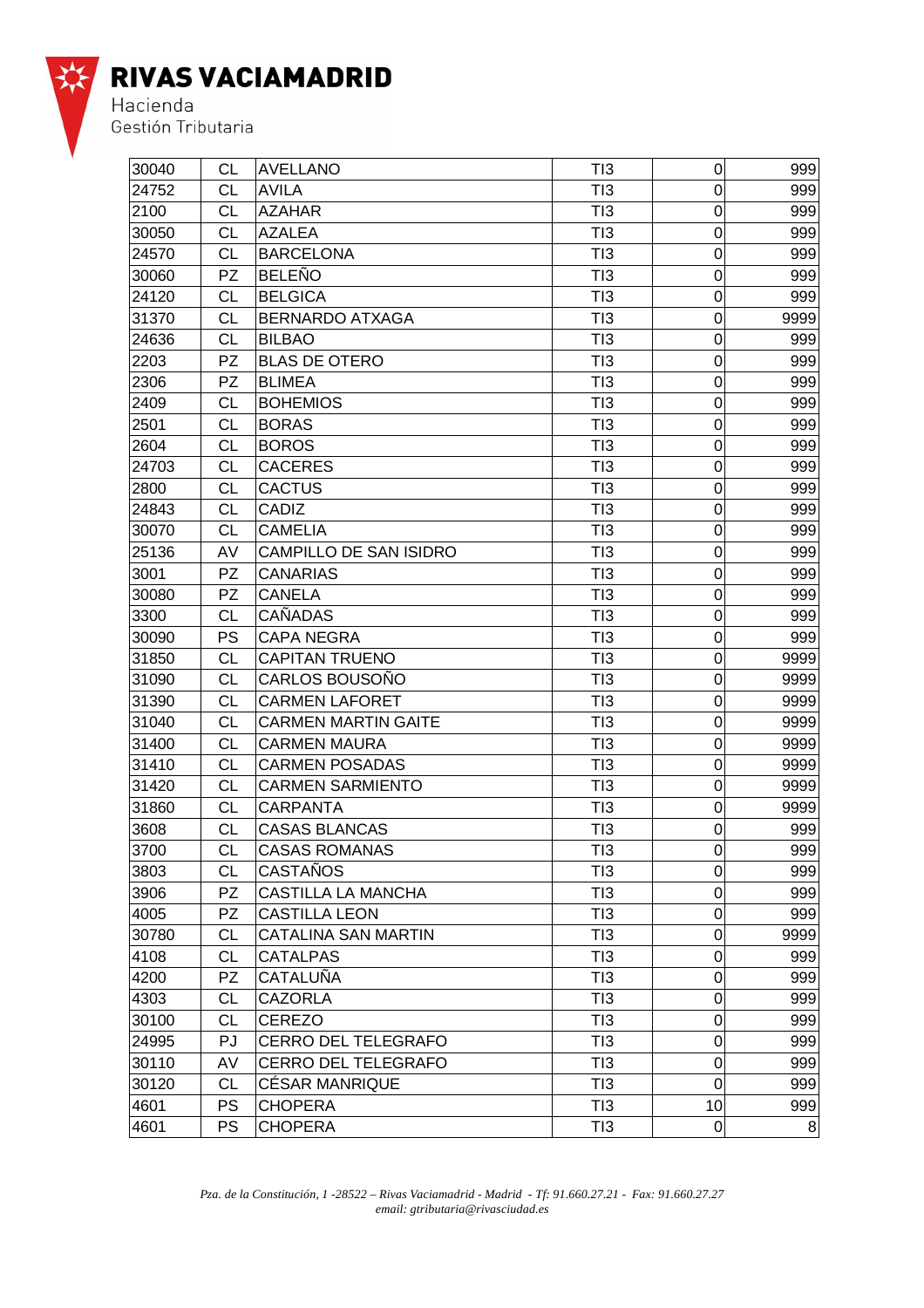

| 4704  | <b>PZ</b> | <b>CIGUEÑA</b>               | TI3             | 0                | 999  |
|-------|-----------|------------------------------|-----------------|------------------|------|
| 4807  | CL        | <b>CIJARA</b>                | TI3             | 0                | 999  |
| 30130 | <b>CL</b> | <b>CIPRES</b>                | TI3             | $\mathbf 0$      | 999  |
| 4900  | <b>CL</b> | <b>CISNE</b>                 | TI3             | 0                | 999  |
| 31100 | CL        | <b>CLARA SANCHEZ</b>         | TI3             | 0                | 9999 |
| 5009  | <b>CL</b> | <b>CLAVEL</b>                | TI3             | $\mathbf 0$      | 999  |
| 5204  | <b>CL</b> | <b>COLIBRI</b>               | TI3             | $\overline{0}$   | 999  |
| 24879 | CL        | <b>CORDOBA</b>               | TI3             | $\mathbf 0$      | 999  |
| 24661 | <b>CL</b> | <b>CORUÑA</b>                | TI3             | 0                | 999  |
| 5400  | AV        | <b>COVIBAR</b>               | TI3             | 11               | 999  |
| 5400  | AV        | <b>COVIBAR</b>               | TI3             | 0                |      |
| 30840 | <b>CL</b> | <b>CRISTINA IGLESIAS</b>     | TI3             | 0                | 9999 |
| 24715 | <b>CL</b> | <b>CUENCA</b>                | TI3             | $\mathbf 0$      | 999  |
| 5708  | <b>CL</b> | <b>CULTURA</b>               | TI3             | $\mathbf 0$      | 999  |
| 30140 | <b>CL</b> | <b>DALIA</b>                 | TI3             | $\mathbf 0$      | 999  |
| 31150 | <b>CL</b> | <b>DAMASO ALONSO</b>         | TI3             | 0                | 9999 |
| 30030 | <b>PS</b> | DE LA ARBOLEDA               | TI3             | $\mathbf 0$      | 999  |
| 30300 | <b>PZ</b> | DE LA MENTA                  | TI3             | 0                | 999  |
| 31290 | СM        | DE LA PARTIJA                | TI3             | 0                | 9999 |
| 25045 | AV        | DE LAS NACIONES              | TI3             | $\mathbf 0$      | 999  |
| 30320 | <b>PZ</b> | <b>DEL MUSGO</b>             | TI3             | $\mathbf 0$      | 9999 |
| 30430 | <b>PZ</b> | <b>DEL TOMILLO</b>           | TI3             | $\mathbf 0$      | 999  |
| 5800  | AV        | <b>DEPORTE</b>               | TI3             | $\mathbf 0$      | 999  |
| 5903  | <b>CL</b> | <b>DIANA</b>                 | TI3             | $\mathbf 0$      | 999  |
| 24077 | <b>CL</b> | <b>DINAMARCA</b>             | TI3             | 0                | 999  |
| 6105  | <b>CL</b> | <b>DOÑANA</b>                | T <sub>13</sub> | 0                | 999  |
| 31010 | <b>CL</b> | <b>DULCE MARIA LOYNAZ</b>    | TI3             | 0                | 9999 |
| 6208  | <b>CL</b> | <b>DURATON</b>               | TI3             | 0                | 999  |
| 31870 | <b>CL</b> | EL BOTONES SACARINO          | TI3             | 0                | 9999 |
| 31880 | <b>CL</b> | <b>EL JABATO</b>             | TI3             | $\mathbf 0$      | 9999 |
| 6506  | <b>CL</b> | <b>ENCINA VERDE</b>          | TI3             | 0                | 999  |
| 24223 | <b>CL</b> | <b>ENDRINO</b>               | TI3             | 0                | 999  |
| 6609  | CL        | <b>ENEBRO</b>                | T <sub>13</sub> | $\overline{0}$   | 999  |
| 6701  | CL        | <b>ENRIQUE GRANADOS</b>      | TI3             | $\pmb{0}$        | 999  |
| 6804  | CL        | <b>ENSEÑANZA</b>             | T <sub>13</sub> | 0                | 999  |
| 24053 | CL        | <b>ESPAÑA</b>                | TI3             | $\boldsymbol{0}$ | 999  |
| 6907  | <b>CL</b> | <b>ESPIGA</b>                | TI3             | $\boldsymbol{0}$ | 999  |
| 7006  | <b>CL</b> | <b>EUCALIPTUS</b>            | TI3             | 0                | 999  |
| 24156 | <b>PZ</b> | <b>EUROPA</b>                | TI3             | 0                | 999  |
| 7109  | PZ        | <b>EUSKADI</b>               | TI3             | 0                | 999  |
| 7201  | PZ        | <b>EXTREMADURA</b>           | TI3             | 0                | 999  |
| 7304  | PZ        | <b>FEDERICO GARCIA LORCA</b> | TI3             | 0                | 999  |
| 31430 | CL        | <b>FELIX GRANDE</b>          | TI3             | 0                | 9999 |
| 30630 | CL        | FERNANDO DE LOS RÍOS         | TI3             | $\boldsymbol{0}$ | 9999 |
| 31440 | <b>CL</b> | <b>FERNANDO FERNAN GOMEZ</b> | TI3             | $\pmb{0}$        | 9999 |
| 31450 | <b>CL</b> | <b>FERNANDO TRUEBA</b>       | TI3             | $\pmb{0}$        | 9999 |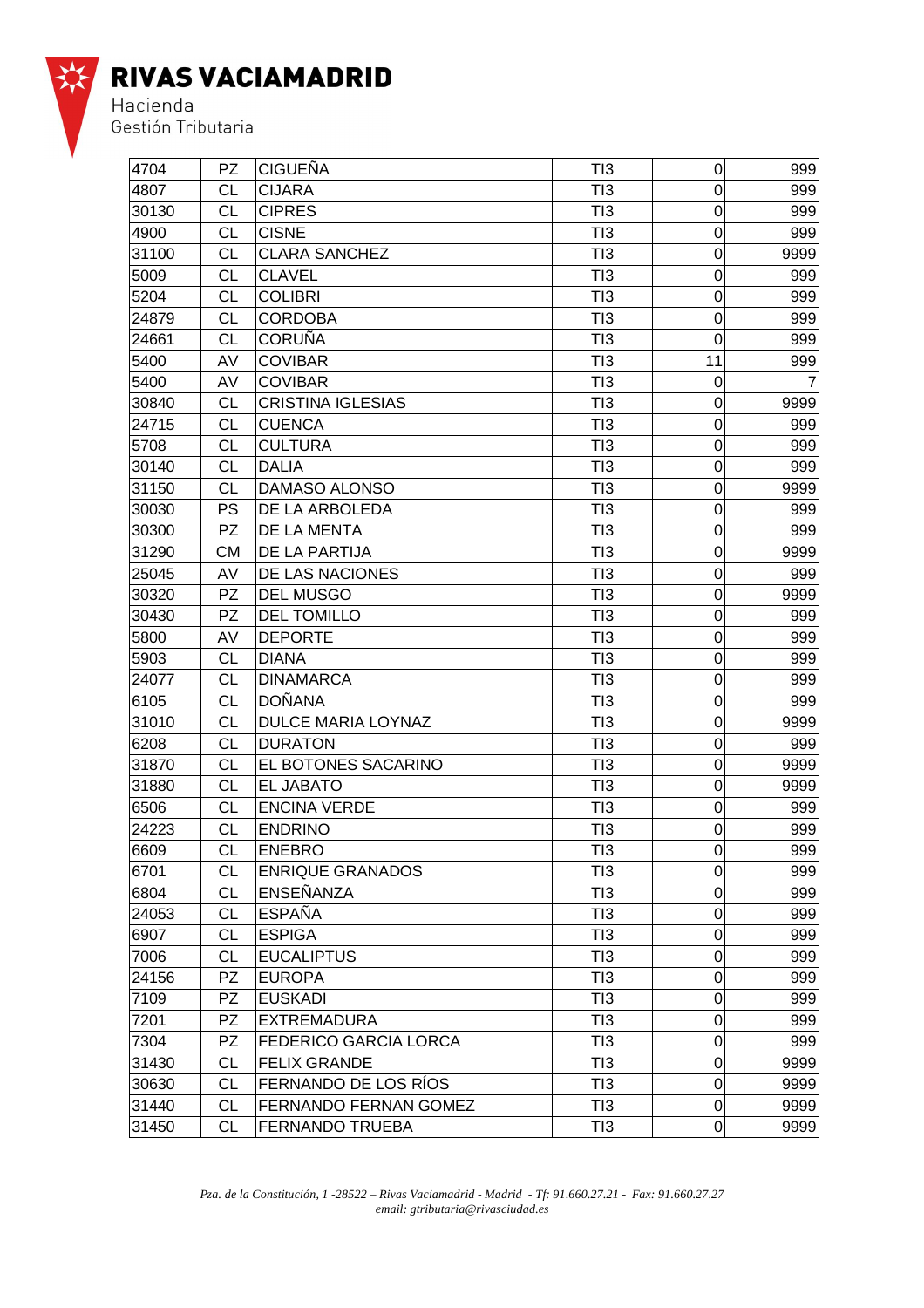

| 24168 | СL        | <b>FINLANDIA</b>                  | TI3 | 0                | 999  |
|-------|-----------|-----------------------------------|-----|------------------|------|
| 7407  | CL        | <b>FLORES</b>                     | TI3 | 0                | 999  |
| 7500  | <b>CL</b> | <b>FOLKLORE</b>                   | TI3 | $\mathbf 0$      | 999  |
| 24144 | AV        | <b>FRANCIA</b>                    | TI3 | $\mathbf 0$      | 999  |
| 31050 | <b>CL</b> | <b>FRANCISCO AYALA</b>            | TI3 | 0                | 9999 |
| 31030 | <b>CL</b> | <b>FRANCISCO BRINES</b>           | TI3 | 0                | 9999 |
| 31460 | AV        | <b>FRANCISCO RABAL</b>            | TI3 | $\overline{0}$   | 9999 |
| 30940 | CL        | <b>FRANCISCO UMBRAL</b>           | TI3 | $\mathbf 0$      | 9999 |
| 7808  | CL        | <b>FRESNO</b>                     | TI3 | 0                | 999  |
| 30770 | CL        | <b>FRIDA KALHO</b>                | TI3 | $\mathbf 0$      | 9999 |
| 8000  | AV        | <b>GABRIEL GARCIA MARQUEZ</b>     | TI3 | $\mathbf 0$      | 999  |
| 8102  | PZ.       | <b>GALICIA</b>                    | TI3 | 0                | 999  |
| 8205  | <b>CL</b> | <b>GARAJONAY</b>                  | TI3 | 0                | 999  |
| 8308  | CL        | <b>GAVILANES</b>                  | TI3 | $\mathbf 0$      | 999  |
| 8400  | CL        | <b>GAVIOTA</b>                    | TI3 | $\mathbf 0$      | 999  |
| 30150 | CL        | <b>GERANIO</b>                    | TI3 | 0                | 999  |
| 24685 | <b>RD</b> | <b>GIJON</b>                      | TI3 | $\mathbf 0$      | 999  |
| 30160 | <b>CL</b> | <b>GIRASOL</b>                    | TI3 | $\mathbf 0$      | 999  |
| 31000 | <b>RD</b> | <b>GLORIA FUERTES</b>             | TI3 | 0                | 9999 |
| 8503  | <b>CL</b> | <b>GOLONDRINA</b>                 | TI3 | 0                | 999  |
| 31130 | CL        | <b>GONZALO TORRENTE BALLESTER</b> | TI3 | $\mathbf 0$      | 9999 |
| 30930 | CL        | <b>GOYA</b>                       | TI3 | $\mathbf 0$      | 9999 |
| 24855 | CL        | <b>GRANADA</b>                    | TI3 | 0                | 999  |
| 8606  | <b>CL</b> | <b>GRANADO</b>                    | TI3 | $\mathbf 0$      | 999  |
| 24089 | <b>CL</b> | <b>GRECIA</b>                     | TI3 | 0                | 999  |
| 8709  | СL        | <b>GREDOS</b>                     | TI3 | 0                | 999  |
| 24790 | <b>CL</b> | <b>GUADALAJARA</b>                | TI3 | 0                | 999  |
| 30170 | <b>CL</b> | <b>HAYA</b>                       | TI3 | $\mathbf 0$      | 999  |
| 8904  | CL        | <b>HIEDRA</b>                     | TI3 | $\mathbf 0$      | 999  |
| 30180 | CL        | <b>HIERBABUENA</b>                | TI3 | $\mathbf 0$      | 999  |
| 30190 | <b>CL</b> | <b>HIGUERA</b>                    | TI3 | 0                | 999  |
| 24041 | CL        | <b>HOLANDA</b>                    | TI3 | 0                | 999  |
| 24806 | <b>CL</b> | HUELVA                            | TI3 | $\overline{0}$   | 999  |
| 31890 | <b>CL</b> | <b>IDEFIX</b>                     | TI3 | 0                | 9999 |
| 9003  | <b>CL</b> | <b>IGUALDAD</b>                   | TI3 | 0                | 999  |
| 24235 | AV        | <b>INTEGRACION</b>                | TI3 | $\boldsymbol{0}$ | 999  |
| 24181 | <b>CL</b> | <b>IRLANDA</b>                    | TI3 | $\mathbf 0$      | 999  |
| 24107 | <b>CL</b> | <b>ITALIA</b>                     | TI3 | $\mathbf 0$      | 999  |
| 24820 | <b>CL</b> | <b>JAEN</b>                       | TI3 | $\boldsymbol{0}$ | 999  |
| 30200 | PZ.       | JARA                              | TI3 | 0                | 999  |
| 31490 | <b>CL</b> | <b>JAVIER MARIAS</b>              | TI3 | 0                | 9999 |
| 9106  | <b>CL</b> | <b>JAZMIN</b>                     | TI3 | 0                | 999  |
| 9209  | <b>CL</b> | <b>JILGUEROS</b>                  | TI3 | $\boldsymbol{0}$ | 999  |
| 30980 | CL        | <b>JORGE GUILLEN</b>              | TI3 | $\mathbf 0$      | 9999 |
| 30510 | PZ        | <b>JOSE CELESTINO MUTIS</b>       | TI3 | $\mathbf 0$      | 999  |
| 31110 | <b>CL</b> | <b>JOSE GARCIA NIETO</b>          | TI3 | 0                | 9999 |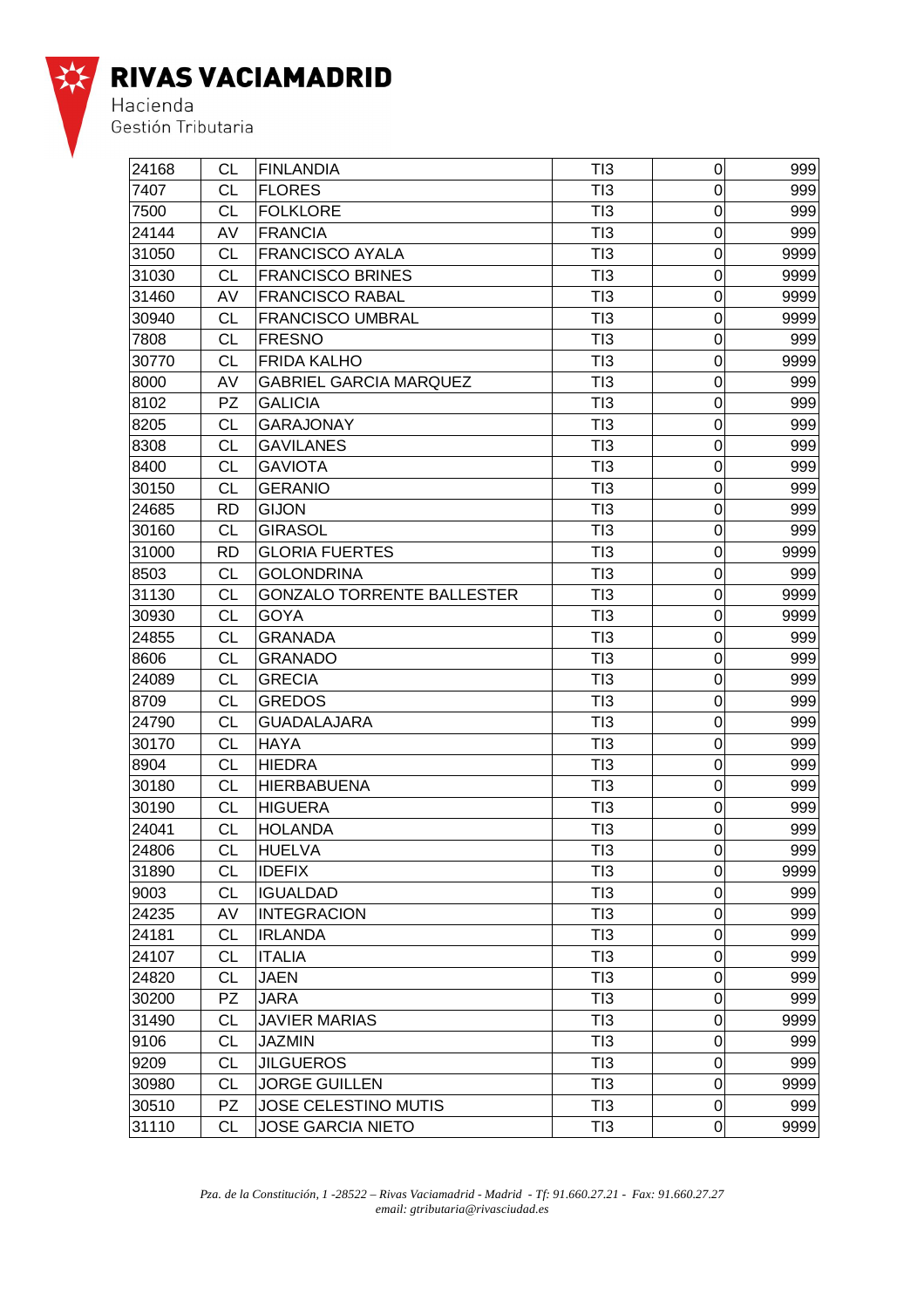

| 30210 | AV        | <b>JOSE HIERRO</b>           | TI3 | $\mathbf 0$    | 999  |
|-------|-----------|------------------------------|-----|----------------|------|
| 31500 | CL        | <b>JOSE ISBERT</b>           | TI3 | $\mathbf 0$    | 9999 |
| 31510 | CL        | <b>JOSE LUIS CUERDA</b>      | TI3 | 0              | 9999 |
| 31160 | CL        | <b>JOSE LUIS SAMPEDRO</b>    | TI3 | $\mathbf 0$    | 9999 |
| 31520 | CL        | JOSE MANUEL CABALLERO BONALD | TI3 | 0              | 9999 |
| 31530 | СL        | <b>JOSE MARIA RODERO</b>     | TI3 | 0              | 9999 |
| 30220 | CL        | <b>JOSE SARAMAGO</b>         | TI3 | $\overline{2}$ | 9999 |
| 31540 | CL        | <b>JOSEFINA ALDECOA</b>      | TI3 | $\mathbf 0$    | 9999 |
| 30230 | CL        | <b>JOVELLANOS</b>            | TI3 | $\mathbf 0$    | 999  |
| 31550 | CL        | <b>JUAN ANTONIO BARDEM</b>   | TI3 | $\mathbf 0$    | 9999 |
| 30720 | AV        | <b>JUAN CARLOS I</b>         | TI3 | 0              | 9999 |
| 31120 | CL        | JUAN CARLOS ONETTI           | TI3 | 0              | 9999 |
| 31570 | СL        | <b>JUAN ECHANOVE</b>         | TI3 | 0              | 9999 |
| 30920 | CL        | <b>JUAN GENOVES</b>          | TI3 | 0              | 9999 |
| 30830 | CL        | <b>JUAN GRIS</b>             | TI3 | $\mathbf 0$    | 9999 |
| 31580 | CL        | <b>JUAN JOSE MILLAS</b>      | TI3 | $\mathbf 0$    | 9999 |
| 9301  | CL        | <b>JUAN RAMON JIMENEZ</b>    | TI3 | $\mathbf 0$    | 999  |
| 9404  | CL        | <b>JUNKAL</b>                | TI3 | 0              | 999  |
| 9507  | CL        | <b>JUSTICIA</b>              | TI3 | 0              | 999  |
| 25124 | СL        | <b>LAGO BANOLAS</b>          | TI3 | 0              | 999  |
| 25148 | CL        | LAGO COMO                    | TI3 | 0              | 999  |
| 25150 | CL        | LAGO CONSTANZA               | TI3 | $\mathbf 0$    | 999  |
| 25112 | CL        | <b>LAGO ENOL</b>             | TI3 | $\mathbf 0$    | 999  |
| 25100 | CL        | LAGO ERCINA                  | TI3 | $\mathbf 0$    | 999  |
| 30480 | CL        | LAGO EYRE                    | TI3 | 0              | 999  |
| 25203 | CL        | LAGO GARDA                   | TI3 | $\overline{c}$ | 9999 |
| 25094 | CL        | <b>LAGO ISEO</b>             | TI3 | 0              | 999  |
| 25173 | CL        | LAGO MICHIGAN                | TI3 | 0              | 999  |
| 30490 | CL        | <b>LAGO ONTARIO</b>          | TI3 | $\mathbf 0$    | 999  |
| 25185 | СL        | <b>LAGO SALADO</b>           | TI3 | $\mathbf 0$    | 999  |
| 25197 | CL        | <b>LAGO SANABRIA</b>         | TI3 | 0              | 999  |
| 30500 | CL        | <b>LAGO VICTORIA</b>         | TI3 | 0              | 999  |
| 25161 | CL        | LAGUNA NEGRA                 | TI3 | $\mathbf 0$    | 999  |
| 30240 | СL        | LAUREL                       | TI3 | 0              | 999  |
| 30250 | PZ.       | LAVANDA                      | TI3 | 0              | 999  |
| 9600  | PZ.       | <b>LEON FELIPE</b>           | TI3 | 0              | 999  |
| 31300 | <b>CL</b> | <b>LIBERTAD</b>              | TI3 | 0              | 999  |
| 9702  | PZ.       | <b>LIBERTAD</b>              | TI3 | $\mathbf 0$    | 999  |
| 30260 | <b>CL</b> | <b>LIRIO</b>                 | TI3 | $\mathbf 0$    | 999  |
| 24727 | <b>CL</b> | <b>LOGROÑO</b>               | TI3 | 0              | 999  |
| 31590 | CL        | <b>LUIS GARCIA BERLANGA</b>  | TI3 | 0              | 9999 |
| 31600 | <b>CL</b> | LUIS MATEO DIAZ              | TI3 | 0              | 9999 |
| 31020 | <b>CL</b> | <b>LUIS ROSALES</b>          | TI3 | 0              | 9999 |
| 9805  | CL        | <b>LUNA</b>                  | TI3 | 0              | 999  |
| 24090 | CL        | <b>LUXEMBURGO</b>            | TI3 | 0              | 999  |
| 10005 | <b>PZ</b> | <b>MADRID</b>                | TI3 | 0              | 999  |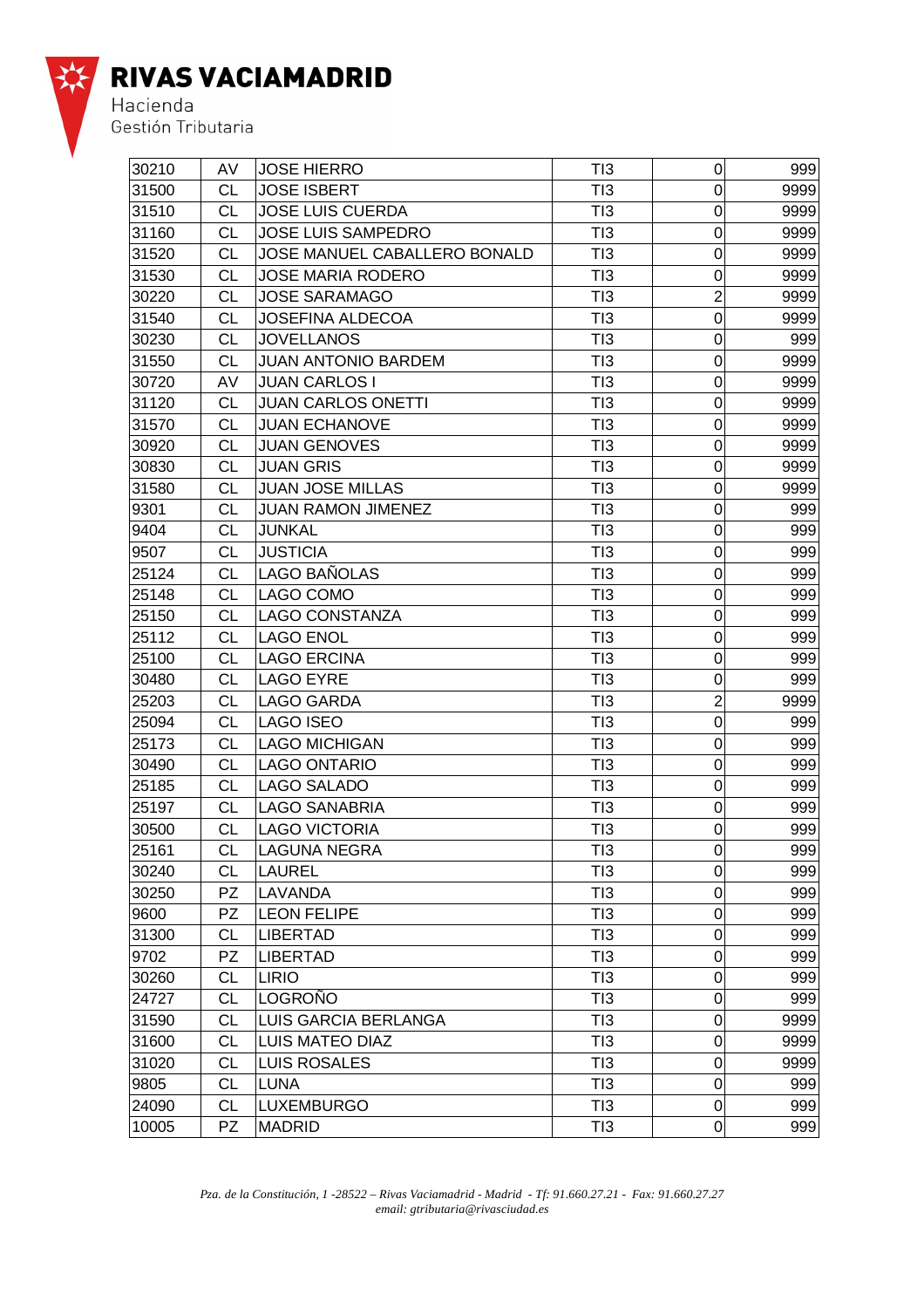

| 10108 | <b>PZ</b> | <b>MADROÑOS</b>            | TI3             | 0              | 999  |
|-------|-----------|----------------------------|-----------------|----------------|------|
| 10200 | CL        | MAGNOLIA                   | TI3             | 0              | 999  |
| 24818 | <b>CL</b> | <b>MALAGA</b>              | TI3             | $\mathbf 0$    | 999  |
| 30270 | <b>PZ</b> | <b>MALVA</b>               | TI3             | 0              | 999  |
| 30740 | <b>CL</b> | MANUEL AZAÑA               | TI3             | 0              | 9999 |
| 30870 | <b>CL</b> | <b>MANUEL BOIX</b>         | TI3             | $\mathbf 0$    | 9999 |
| 10303 | <b>CL</b> | MANUEL DE FALLA            | TI3             | $\mathbf 0$    | 999  |
| 31620 | CL        | MANUEL VAZQUEZ MONTALBAN   | TI3             | $\mathbf 0$    | 9999 |
| 30280 | CL        | MANZANO                    | TI3             | $\mathbf 0$    | 999  |
| 10406 | <b>CL</b> | <b>MARCIAL LALANDA</b>     | TI3             | $\mathbf 0$    | 999  |
| 30290 | <b>PZ</b> | MARGARITA                  | TI3             | 0              | 999  |
| 31640 | CL        | <b>MARIA GUERRERO</b>      | TI3             | 0              | 9999 |
| 30950 | <b>CL</b> | <b>MARIA ZAMBRANO</b>      | TI3             | 0              | 9999 |
| 30990 | <b>CL</b> | <b>MARIO VARGAS LLOSA</b>  | TI3             | $\mathbf 0$    | 9999 |
| 30860 | CL        | <b>MARTIN CHIRINO</b>      | TI3             | $\mathbf 0$    | 9999 |
| 30850 | CL        | <b>MIGUEL BARCELO</b>      | TI3             | $\mathbf 0$    | 9999 |
| 31060 | <b>CL</b> | <b>MIGUEL DELIBES</b>      | TI3             | $\mathbf 0$    | 9999 |
| 31680 | CL        | <b>MIGUEL GILA</b>         | TI3             | 0              | 9999 |
| 10704 | <b>PZ</b> | MIGUEL HERNANDEZ           | TI3             | 0              | 999  |
| 10601 | AV        | <b>MIGUEL HERNANDEZ</b>    | TI3             | 0              | 999  |
| 30310 | <b>CL</b> | <b>MIMOSA</b>              | TI3             | $\mathbf 0$    | 999  |
| 10807 | CL        | <b>MINERVA</b>             | TI3             | $\mathbf 0$    | 999  |
| 24193 | CL        | <b>MIRADOR</b>             | TI3             | $\mathbf 0$    | 999  |
| 10900 | <b>CL</b> | <b>MIRALRIO</b>            | TI3             | $\mathbf 0$    | 999  |
| 25057 | <b>CL</b> | MONACO                     | TI3             | $\mathbf 0$    | 999  |
| 11009 | <b>PZ</b> | <b>MONTE CIRUELO</b>       | TI3             | 0              | 999  |
| 31080 | <b>CL</b> | <b>MONTSERRAT ROIG</b>     | TI3             | 0              | 9999 |
| 24016 | <b>CL</b> | <b>MORERAS</b>             | TI3             | $\mathbf 0$    | 999  |
| 14400 | PZ        | <b>MORO ALMANZOR</b>       | TI3             | $\mathbf 0$    | 999  |
| 31900 | СL        | <b>MORTADELO Y FILEMON</b> | TI3             | 0              | 9999 |
| 24612 | <b>CL</b> | MURCIA                     | TI3             | $\mathbf 0$    | 999  |
| 11204 | <b>CL</b> | MUSICA                     | TI3             | $\mathbf 0$    | 999  |
| 11307 | PZ        | NARANJO DE BULNES          | TI3             | $\overline{0}$ | 999  |
| 11400 | CL        | <b>NARANJOS</b>            | TI3             | 0              | 999  |
| 11605 | <b>CL</b> | NENUFAR                    | TI3             | 0              | 999  |
| 11708 | <b>CL</b> | <b>NIBELUNGOS</b>          | T <sub>13</sub> | 0              | 999  |
| 11800 | <b>CL</b> | <b>NOGALES</b>             | TI3             | $\mathbf 0$    | 999  |
| 24200 | <b>CL</b> | NORUEGA                    | TI3             | 0              | 999  |
| 31690 | <b>CL</b> | NURIA ESPERT               | TI3             | 0              | 9999 |
| 31910 | CL        | <b>OBELIX</b>              | TI3             | 0              | 9999 |
| 11903 | <b>CL</b> | <b>OLIVO</b>               | TI3             | 0              | 999  |
| 12002 | <b>CL</b> | <b>OLMOS</b>               | TI3             | 0              | 999  |
| 12105 | <b>CL</b> | <b>OPERA</b>               | TI3             | 0              | 999  |
| 12208 | <b>CL</b> | <b>ORDESA</b>              | TI3             | $\mathbf 0$    | 999  |
| 30330 | <b>CL</b> | <b>OREGANO</b>             | TI3             | 0              | 999  |
| 12300 | <b>CL</b> | <b>ORFEO</b>               | TI3             | 0              | 999  |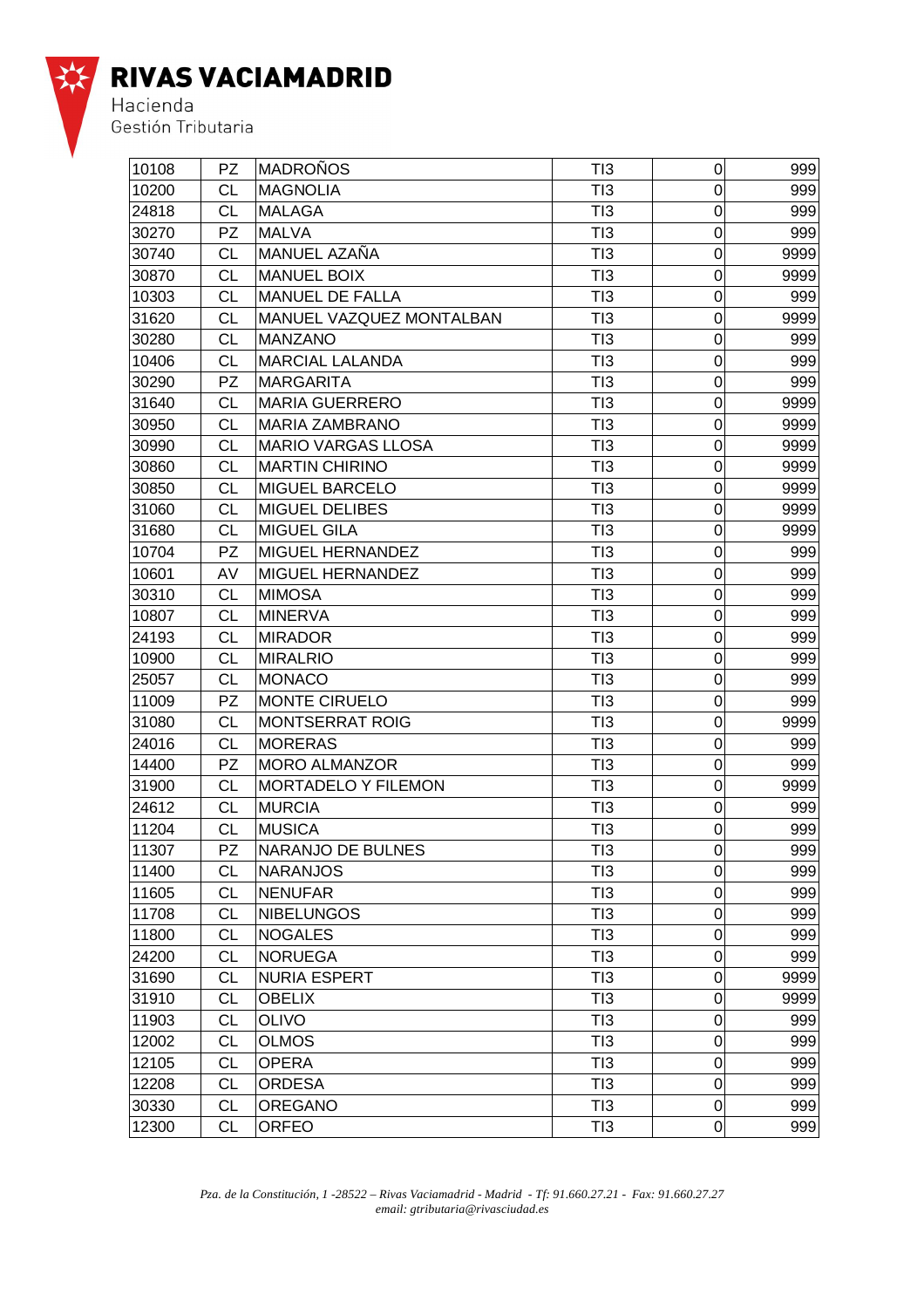

| 30340 | CL        | <b>ORQUIDEA</b>          | TI3             | 0                       | 999  |
|-------|-----------|--------------------------|-----------------|-------------------------|------|
| 12403 | CL        | <b>OSA MAYOR</b>         | TI3             | 0                       | 999  |
| 12506 | <b>CL</b> | <b>OSA MENOR</b>         | TI3             | $\mathbf 0$             | 999  |
| 24740 | <b>RD</b> | <b>OVIEDO</b>            | TI3             | $\mathbf 0$             | 999  |
| 30350 | AV        | PABLO IGLESIAS           | TI3             | $\mathbf 0$             | 999  |
| 12609 | <b>PZ</b> | <b>PABLO NERUDA</b>      | TI3             | 0                       | 999  |
| 12701 | <b>PZ</b> | <b>PABLO PICASSO</b>     | TI3             | 0                       | 999  |
| 30800 | <b>CL</b> | <b>PADRE ELLACURIA</b>   | T <sub>13</sub> | $\mathbf 0$             | 9999 |
| 24788 | CL        | <b>PALENCIA</b>          | TI3             | $\mathbf 0$             | 999  |
| 24739 | <b>CL</b> | <b>PAMPLONA</b>          | TI3             | $\mathbf 0$             | 999  |
| 31920 | <b>CL</b> | <b>PANORAMIX</b>         | TI3             | $\mathbf 0$             | 9999 |
| 24892 | AV        | PARQUE DE ASTURIAS       | TI3             | $\mathbf 0$             | 999  |
| 12907 | <b>CL</b> | <b>PARTIJA</b>           | TI3             | 0                       | 999  |
| 14205 | <b>PZ</b> | <b>PAU CASALS</b>        | TI3             | $\mathbf 0$             | 999  |
| 30360 | <b>CL</b> | <b>PENSAMIENTO</b>       | T <sub>13</sub> | $\mathbf 0$             | 999  |
| 31930 | CL        | PEPE GOTERA Y OTILIO     | TI3             | $\mathbf 0$             | 9999 |
| 30370 | <b>CL</b> | <b>PETUNIA</b>           | TI3             | $\mathbf 0$             | 999  |
| 14503 | <b>CL</b> | PICOS DE EUROPA          | TI3             | $\mathbf 0$             | 999  |
| 14606 | <b>CL</b> | PICOS DE URBION          | TI3             | $\mathbf 0$             | 999  |
| 31700 | <b>CL</b> | <b>PILAR BARDEM</b>      | TI3             | 0                       | 9999 |
| 31710 | AV        | <b>PILAR MIRO</b>        | TI3             | 0                       | 9999 |
| 14709 | <b>CL</b> | <b>PINOS</b>             | T <sub>13</sub> | $\mathbf 0$             | 999  |
| 14801 | <b>CL</b> | <b>PINTURA</b>           | T <sub>13</sub> | $\mathbf 0$             | 999  |
| 14904 | <b>PZ</b> | <b>PIRINEOS</b>          | TI3             | $\mathbf 0$             | 999  |
| 15209 | CL        | <b>PLUMA</b>             | TI3             | 0                       | 999  |
| 24119 | <b>CL</b> | <b>PORTUGAL</b>          | TI3             | $\mathbf 0$             | 999  |
| 15507 | <b>CL</b> | PRENSA                   | TI3             | 0                       | 999  |
| 30380 | <b>CL</b> | PRIMAVERA                | TI3             | 0                       | 999  |
| 31940 | <b>CL</b> | <b>PROFESOR BACTERIO</b> | T <sub>13</sub> | 0                       | 9999 |
| 24600 | <b>PS</b> | <b>PROVINCIAS DE LAS</b> | T <sub>13</sub> | $\mathbf 0$             | 2    |
| 24600 | <b>PS</b> | <b>PROVINCIAS DE LAS</b> | TI3             | $\overline{\mathbf{4}}$ | 9999 |
| 15600 | CL        | <b>RADIO</b>             | TI3             | 0                       | 999  |
| 15702 | <b>PZ</b> | RAFAEL ALBERTI           | TI3             | $\overline{0}$          | 999  |
| 30820 | <b>CL</b> | <b>RAFAEL CANOGAR</b>    | TI3             | 0                       | 9999 |
| 30390 | AV        | <b>RAMON Y CAJAL</b>     | TI3             | 0                       | 999  |
| 24065 | <b>CL</b> | <b>REINO UNIDO</b>       | TI3             | 0                       | 999  |
| 32370 | CL        | RICARDO ZAMORA           | TI3             | 0                       | 999  |
| 15805 | <b>CL</b> | <b>RIO ALBERCHE</b>      | TI3             | 0                       | 999  |
| 15908 | <b>CL</b> | RIO GUADARRAMA           | TI3             | 0                       | 999  |
| 16007 | <b>CL</b> | <b>RIO HENARES</b>       | TI3             | 0                       | 999  |
| 16100 | <b>CL</b> | RIO JARAMA               | TI3             | $\mathbf 0$             | 999  |
| 16202 | <b>CL</b> | <b>RIO LOBOS</b>         | TI3             | 0                       | 999  |
| 16305 | <b>CL</b> | <b>RIO MANZANARES</b>    | TI3             | 0                       | 999  |
| 16408 | <b>CL</b> | <b>RIO TAJUNA</b>        | TI3             | 0                       | 999  |
| 30400 | <b>CL</b> | <b>ROBLEDAL</b>          | TI3             | 0                       | 999  |
| 16603 | <b>CL</b> | <b>ROBLES</b>            | TI3             | 0                       | 999  |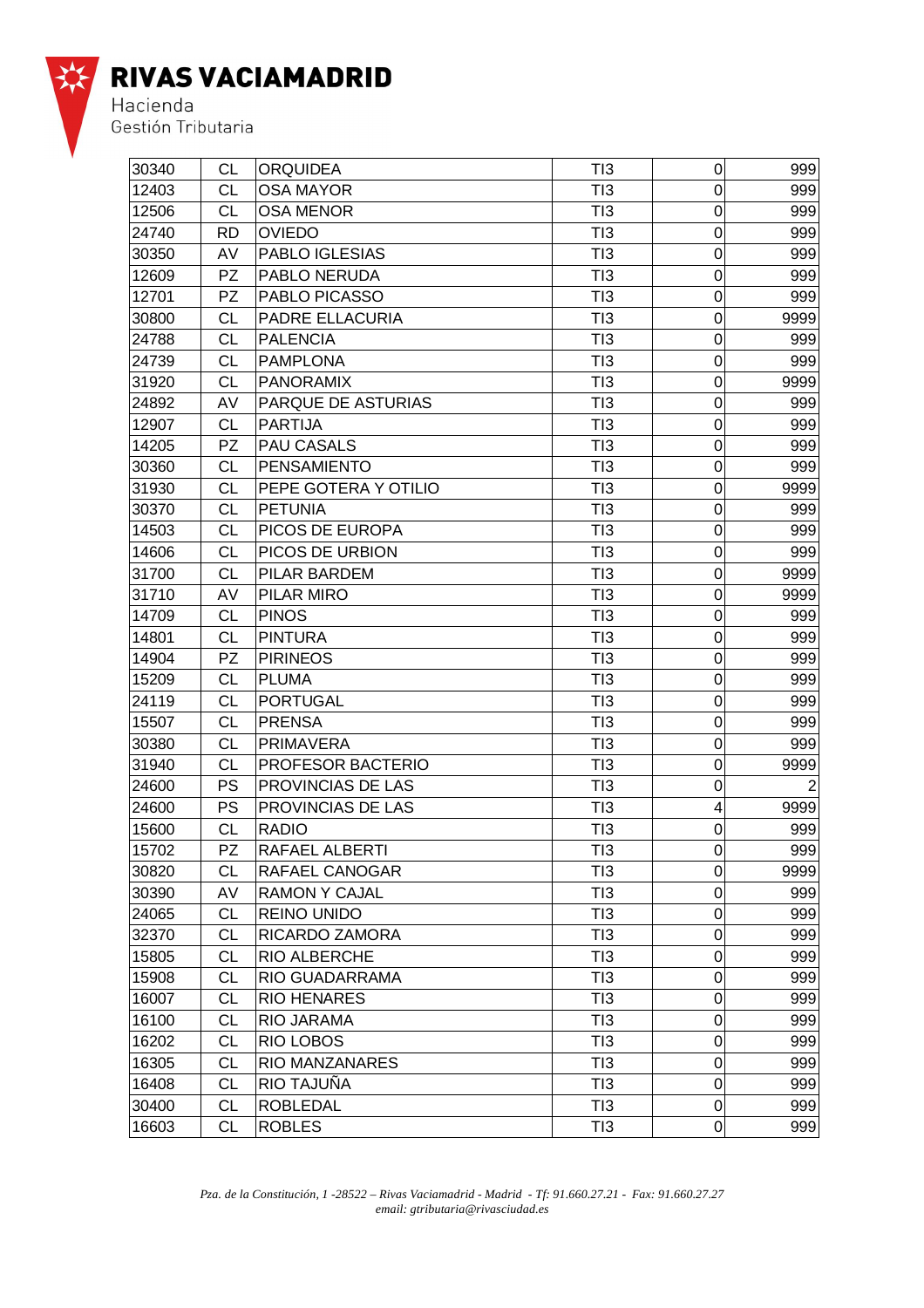

| 16706 | CL        | <b>RODODENDRO</b>         | TI3             | 0                | 999  |
|-------|-----------|---------------------------|-----------------|------------------|------|
| 30410 | <b>PZ</b> | <b>ROMERO</b>             | TI3             | 0                | 999  |
| 31950 | <b>CL</b> | <b>ROMPETECHOS</b>        | TI3             | 0                | 9999 |
| 16809 | CL        | <b>ROSA</b>               | TI3             | 0                | 999  |
| 30970 | CL        | <b>ROSA CHACEL</b>        | TI3             | $\mathbf 0$      | 9999 |
| 30760 | <b>CL</b> | <b>ROSA LUXEMBURGO</b>    | TI3             | $\mathbf 0$      | 9999 |
| 31730 | <b>CL</b> | <b>ROSA MARIA SARDA</b>   | TI3             | 0                | 9999 |
| 31740 | <b>CL</b> | <b>ROSA MONTERO</b>       | TI3             | 0                | 9999 |
| 31750 | CL        | <b>ROSA REGAS</b>         | TI3             | 0                | 9999 |
| 31960 | CL        | <b>RUE DEL PERCEBE</b>    | TI3             | $\mathbf 0$      | 9999 |
| 16901 | CL        | <b>RUISEÑOR</b>           | TI3             | $\mathbf 0$      | 999  |
| 17000 | CL        | <b>SAJA</b>               | TI3             | $\mathbf 0$      | 999  |
| 24650 | CL        | <b>SALAMANCA</b>          | TI3             | $\mathbf 0$      | 999  |
| 30730 | <b>CL</b> | <b>SALVADOR ALLENDE</b>   | TI3             | $\mathbf 0$      | 9999 |
| 24624 | <b>CL</b> | <b>SAN SEBASTIAN</b>      | TI3             | 0                | 999  |
| 19008 | PL        | <b>SANTA MONICA PL 03</b> | TI3             | 1                | 999  |
| 24648 | <b>CL</b> | <b>SANTANDER</b>          | TI3             | 0                | 999  |
| 20801 | CL        | <b>SAUCES</b>             | TI3             | 0                | 999  |
| 30880 | CL        | SEBASTIAO SALGADO         | TI3             | 0                | 9999 |
| 24776 | <b>CL</b> | <b>SEGOVIA</b>            | TI3             | $\mathbf 0$      | 999  |
| 20904 | <b>CL</b> | <b>SELENE</b>             | TI3             | $\mathbf 0$      | 999  |
| 24867 | <b>CL</b> | <b>SEVILLA</b>            | TI3             | 0                | 999  |
| 21003 | CL        | <b>SIERRA DEL CADI</b>    | TI3             | 0                | 999  |
| 21106 | <b>CL</b> | <b>SIERRA NEVADA</b>      | TI3             | 0                | 999  |
| 32360 | <b>CL</b> | <b>SIGRID</b>             | TI3             | $\mathbf 0$      | 999  |
| 31770 | CL        | <b>SILVIA MUNT</b>        | TI3             | 0                | 9999 |
| 21209 | <b>CL</b> | SOL                       | TI3             | $\mathbf 0$      | 999  |
| 31780 | <b>CL</b> | <b>SOLEDAD PUERTOLAS</b>  | TI3             | $\mathbf 0$      | 9999 |
| 21301 | <b>CL</b> | <b>SOLIDARIDAD</b>        | TI3             | 0                | 999  |
| 24764 | CL        | <b>SORIA</b>              | TI3             | 0                | 999  |
| 21600 | <b>CL</b> | <b>SUEVE</b>              | TI3             | 0                | 999  |
| 24211 | <b>CL</b> | <b>SUIZA</b>              | TI3             | $\mathbf 0$      | 999  |
| 21702 | CL        | TABLAS DE DAIMIEL         | TI3             | $\overline{0}$   | 999  |
| 21805 | <b>CL</b> | <b>TAMARINDO</b>          | TI3             | 0                | 999  |
| 21908 | <b>CL</b> | <b>TARAYS</b>             | TI3             | $\mathbf 0$      | 999  |
| 30420 | <b>CL</b> | <b>TEJO</b>               | TI3             | $\boldsymbol{0}$ | 999  |
| 22007 | <b>CL</b> | TILOS                     | TI3             | $\mathbf 0$      | 999  |
| 22100 | <b>CL</b> | <b>TIMANFAYA</b>          | T <sub>13</sub> | 0                | 999  |
| 24697 | <b>CL</b> | <b>TOLEDO</b>             | T <sub>13</sub> | 0                | 999  |
| 22202 | <b>CL</b> | <b>TORCADA</b>            | TI3             | 0                | 999  |
| 30440 | <b>CL</b> | <b>TREBOL</b>             | TI3             | 0                | 999  |
| 30450 | <b>CL</b> | <b>TULIPAN</b>            | TI3             | 0                | 999  |
| 23103 | PZ        | <b>VALENCIA</b>           | TI3             | $\boldsymbol{0}$ | 999  |
| 23000 | DS        | VALENCIA                  | TI3             | $\mathbf 0$      | 999  |
| 22901 | <b>CR</b> | <b>VALENCIA</b>           | TI3             | $\pmb{0}$        | 999  |
| 24673 | <b>CL</b> | VALLADOLID                | T <sub>13</sub> | 0                | 999  |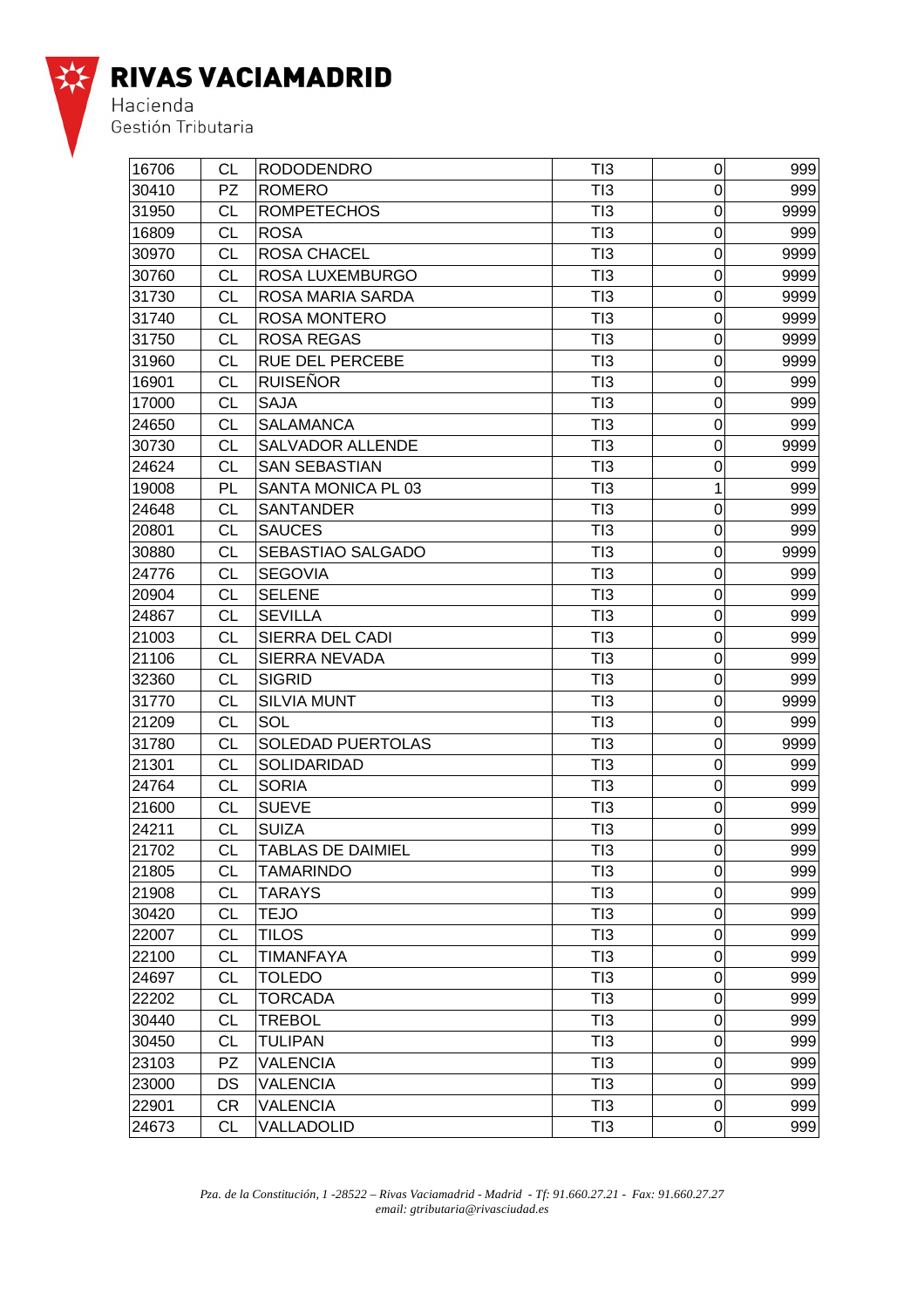

| 23206 | <b>PZ</b> | <b>VALLE DEL NALON</b>           | TI3             | $\boldsymbol{0}$ | 999  |
|-------|-----------|----------------------------------|-----------------|------------------|------|
| 30900 | AV        | VELAZQUEZ                        | TI3             | $\mathbf 0$      | 9999 |
| 23401 | <b>CL</b> | <b>VENUS</b>                     | TI3             | 0                | 999  |
| 23504 | <b>CL</b> | <b>VIA LACTEA</b>                | TI3             | 0                | 999  |
| 23607 | <b>CL</b> | <b>VICENTE ALEIXANDRE</b>        | TI3             | 0                | 999  |
| 31800 | <b>CL</b> | <b>VICENTE ARANDA</b>            | TI3             | 0                | 9999 |
| 23700 | PZ        | <b>VIOLETA PARRA</b>             | TI3             | 0                | 999  |
| 23802 | <b>CL</b> | <b>WENCESLAO GARCIA</b>          | TI3             | 26               | 9999 |
| 24582 | <b>CL</b> | <b>ZARAGOZA</b>                  | TI3             | $\mathbf 0$      | 999  |
| 30470 | <b>PZ</b> | <b>ZARZAMORA</b>                 | TI3             | 0                | 999  |
| 23905 | AV        | <b>ZARZUELA</b>                  | TI3             | 0                | 999  |
| 24004 | <b>CL</b> | <b>ZEUS</b>                      | TI3             | 0                | 999  |
| 31970 | <b>CL</b> | ZIPI Y ZAPE                      | TI3             | 0                | 9999 |
|       |           | Categoría 4ª                     |                 |                  |      |
| 700   | <b>CL</b> | <b>ALCALDE FRANCISCO SANTERO</b> | TI4             | $\mathbf 0$      | 999  |
| 2008  | <b>CL</b> | AYUNTAMIENTO                     | TI4             | $\overline{0}$   | 999  |
| 3104  | <b>DS</b> | CAÑADA REAL GALIANA              | TI4             | 0                | 999  |
| 3207  | <b>DS</b> | CAÑADA REAL MERINA               | TI4             | 0                | 999  |
| 4406  | <b>CL</b> | <b>CERVANTES</b>                 | TI4             | 0                | 999  |
| 5502  | <b>CL</b> | <b>CRISTO DE RIVAS</b>           | TI4             | 0                | 999  |
| 6002  | PZ        | <b>DIECINUEVE DE ABRIL</b>       | TI4             | 0                | 999  |
| 8801  | <b>CL</b> | <b>GRUPO ESCOLAR</b>             | TI4             | 0                | 999  |
| 12804 | <b>CL</b> | <b>PARQUE</b>                    | TI4             | $\mathbf 0$      | 999  |
| 14308 | <b>CL</b> | <b>PAZ</b>                       | TI4             | 0                | 999  |
| 17309 | <b>CL</b> | <b>SAN ISIDRO</b>                | T <sub>14</sub> | 0                | 999  |
| 17401 | <b>CL</b> | <b>SAN MARCOS</b>                | TI4             | 0                | 999  |
| 23309 | <b>CL</b> | <b>VEINTITRES DE JULIO</b>       | TI4             | 0                | 999  |
| 23802 | <b>CL</b> | <b>WENCESLAO GARCIA</b>          | TI4             | 0                | 25   |
|       |           | Categoría 5ª                     |                 |                  |      |
| 32350 | <b>CL</b> | AURELIO ÁLVAREZ                  | T <sub>I5</sub> | $\mathbf 0$      | 999  |
| 30680 | <b>CL</b> | <b>BEATRIZ GALINDO</b>           | TI5             | $\mathbf 0$      | 9999 |
| 30700 | <b>CL</b> | <b>CONCEPCION ARENAL</b>         | TI5             | $\mathbf 0$      | 9999 |
| 25070 | <b>PZ</b> | DE LA CONSTITUCIÓN               | T <sub>15</sub> | $\mathbf 0$      | 9999 |
| 25239 | AV        | <b>FRANCISCO DE QUEVEDO</b>      | T <sub>I5</sub> | 0                | 999  |
| 31470 | <b>CL</b> | <b>GUILLERMO MARCONI</b>         | TI5             | 0                | 9999 |
| 30570 | <b>CL</b> | <b>IGNACIO ZULOAGA</b>           | T <sub>I5</sub> | 0                | 999  |
| 31480 | CL        | <b>ISAAC PERAL</b>               | T <sub>I5</sub> | 0                | 9999 |
| 30560 | <b>CL</b> | <b>JOAQUIN SOROLLA</b>           | T <sub>I5</sub> | $\mathbf 0$      | 999  |
| 31560 | <b>CL</b> | <b>JUAN DE LA CIERVA</b>         | TI5             | $\mathbf 0$      | 9999 |
| 30590 | <b>CL</b> | <b>JUANA FRANCES</b>             | T <sub>I5</sub> | 0                | 999  |
| 31610 | <b>CL</b> | <b>MANUEL PATARROYO</b>          | T <sub>I5</sub> | 0                | 9999 |
| 31630 | <b>CL</b> | <b>MARGARITA SALAS</b>           | TI5             | 0                | 9999 |
| 31650 | <b>CL</b> | <b>MARIA MONTESSORI</b>          | TI5             | $\mathbf 0$      | 9999 |
| 31660 | CL        | <b>MARIANO BARBACID</b>          | T <sub>I5</sub> | $\mathbf 0$      | 9999 |
| 30600 | CL        | <b>MARIANO BENLLIURE</b>         | T <sub>I5</sub> | $\mathbf 0$      | 999  |
| 30580 | <b>CL</b> | <b>MARIANO FORTUNY</b>           | TI5             | 0                | 999  |